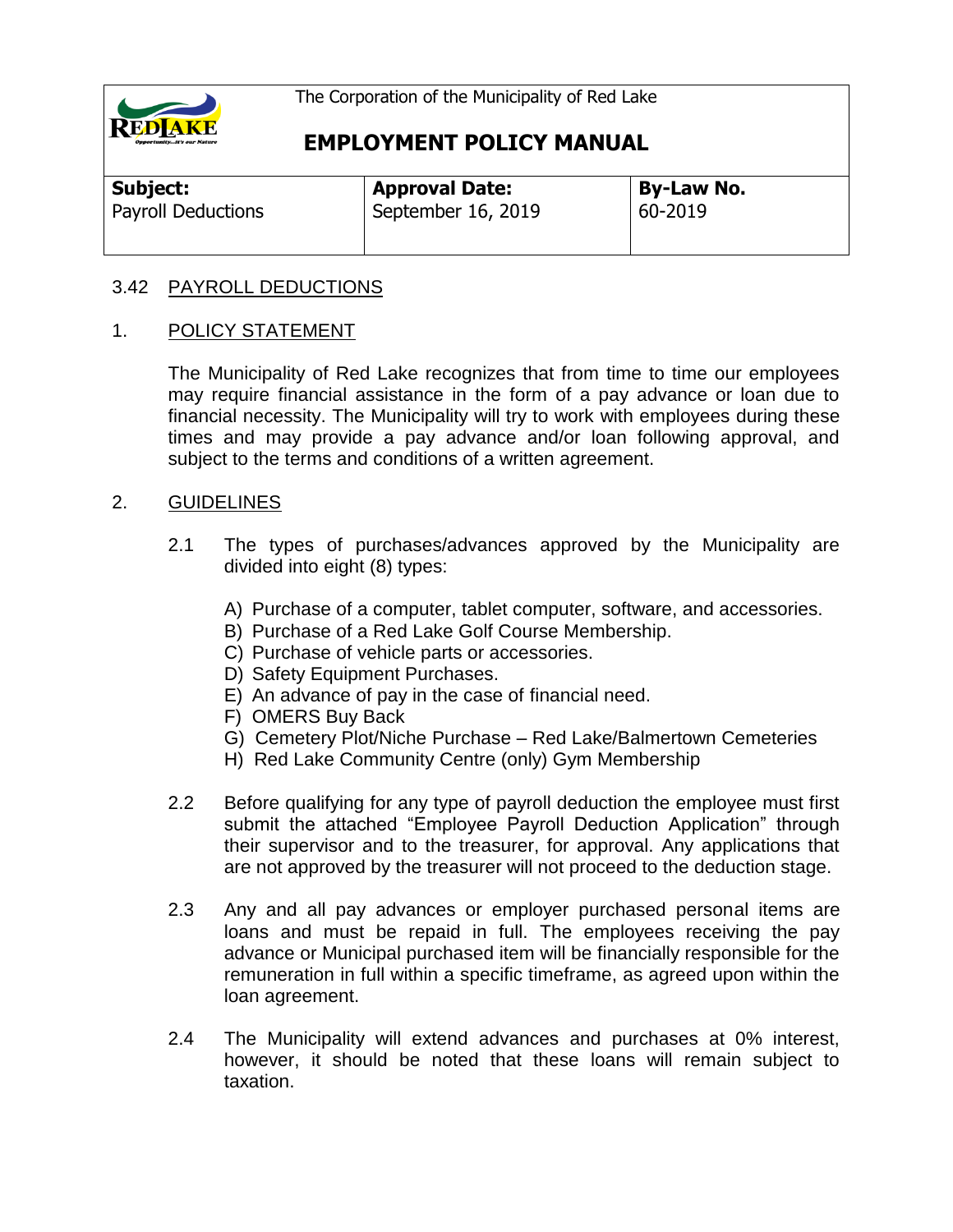

| <b>Subject:</b>           | <b>Approval Date:</b> | By-Law No.  |
|---------------------------|-----------------------|-------------|
| <b>Payroll Deductions</b> | September 16, 2019    | $60 - 2019$ |
|                           |                       |             |

- 2.5 The Municipality will deduct a set amount of money each pay period from the employee's subsequent paychecks, until the balance owing is paid in full. The amount set for deductions will be agreed upon between the municipal representative and the employee.
- 2.6 In the event that the employment relation is severed for any reason before the remaining balance of the loan is repaid, then the amount owing will be deducted from any severance/notice payments, with any remainder being pursued through legal means if necessary.
- 2.7 This Policy applies to Permanent Full-time, Regular Part Time Employees and Members of Council.
- 2.8 The maximum amount of money owing at any given time from all sources of payroll deductions is not to exceed \$3000, including taxes.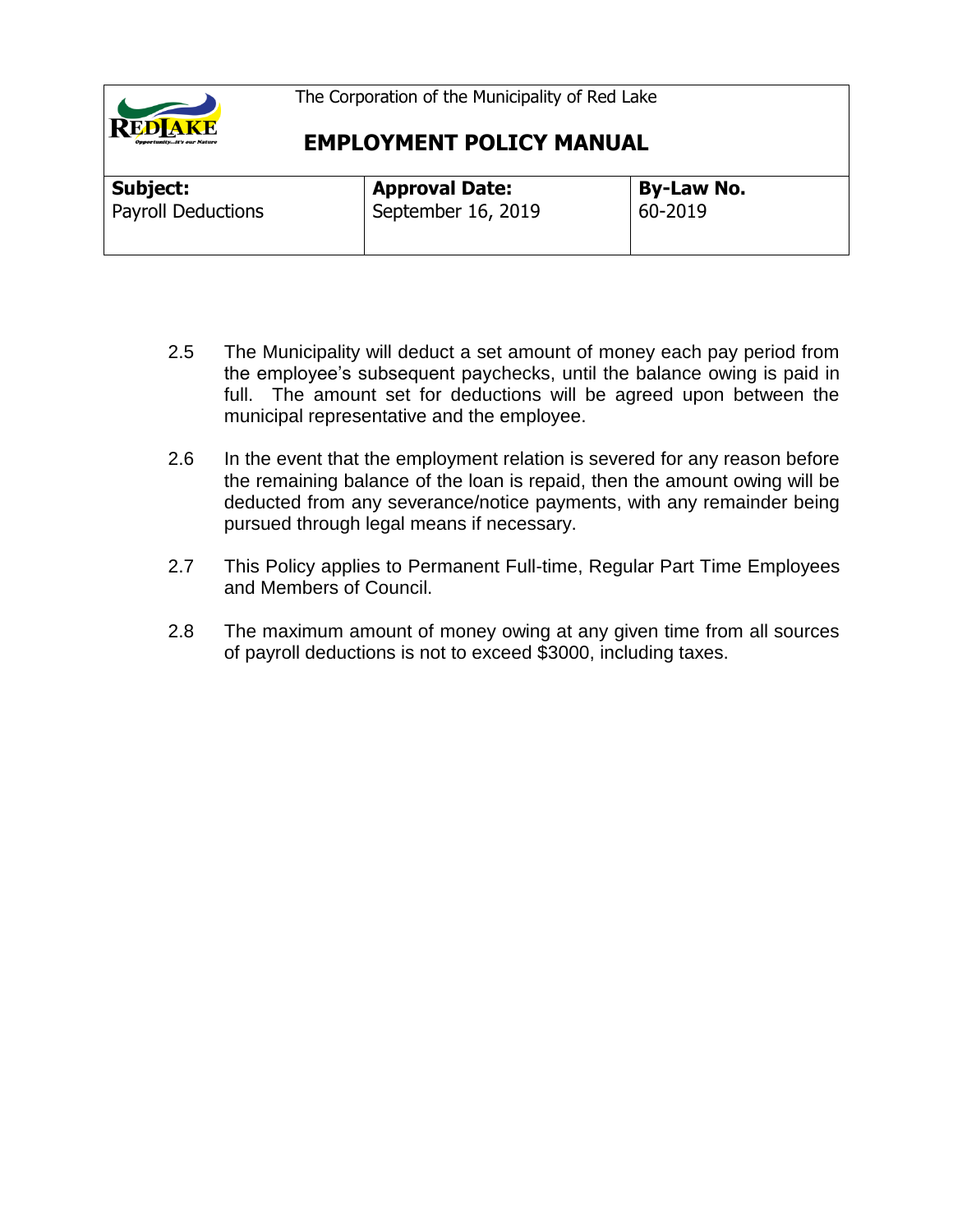

# Appendix "A" **Employee Payroll Deduction Application**

| <b>Deduction Type</b>                                                 |                                                                          |                                                      |                                                                       |                                                                                             |
|-----------------------------------------------------------------------|--------------------------------------------------------------------------|------------------------------------------------------|-----------------------------------------------------------------------|---------------------------------------------------------------------------------------------|
| $\circ$<br>$\circ$<br>Purchase<br>$\circ$<br>Centre Gym<br>Membership | Computer Purchase<br><b>Golf Membership</b><br><b>Red Lake Community</b> | $\circ$<br>$\circ$<br>Apparel<br>$\circ$<br>Purchase | Vehicle Parts Purchase<br>Safety Equipment and<br>Cemetery Plot/Niche | Employee Pay Advance<br>$\circ$<br><b>OMERS Buy Back</b><br>$\circ$                         |
| <b>Personal Information</b>                                           |                                                                          |                                                      |                                                                       |                                                                                             |
| Last                                                                  | First                                                                    | MI                                                   | <b>Birth Date</b>                                                     | Email                                                                                       |
| Home Phone                                                            |                                                                          | Mobile Phone                                         |                                                                       | <b>Mailing Address</b>                                                                      |
| Position                                                              |                                                                          |                                                      |                                                                       |                                                                                             |
| <b>Loan Details</b>                                                   |                                                                          |                                                      |                                                                       |                                                                                             |
| <b>Total Amount of Loan Requested</b>                                 |                                                                          | Amount Deducted from each Pay                        |                                                                       | Please round the requested loan<br>amount DOWN to the closest \$10.<br>Maximum of 24 months |
|                                                                       | Description of items to be purchased                                     |                                                      |                                                                       |                                                                                             |
|                                                                       | Product name and description                                             |                                                      | Cost                                                                  |                                                                                             |
|                                                                       |                                                                          |                                                      |                                                                       |                                                                                             |
|                                                                       |                                                                          |                                                      |                                                                       |                                                                                             |
|                                                                       |                                                                          |                                                      |                                                                       |                                                                                             |
|                                                                       |                                                                          |                                                      |                                                                       |                                                                                             |
|                                                                       |                                                                          |                                                      |                                                                       |                                                                                             |
|                                                                       |                                                                          |                                                      |                                                                       |                                                                                             |
|                                                                       |                                                                          |                                                      |                                                                       |                                                                                             |
|                                                                       |                                                                          |                                                      |                                                                       |                                                                                             |
|                                                                       |                                                                          |                                                      |                                                                       |                                                                                             |
|                                                                       |                                                                          |                                                      |                                                                       |                                                                                             |

Signature of Employee Date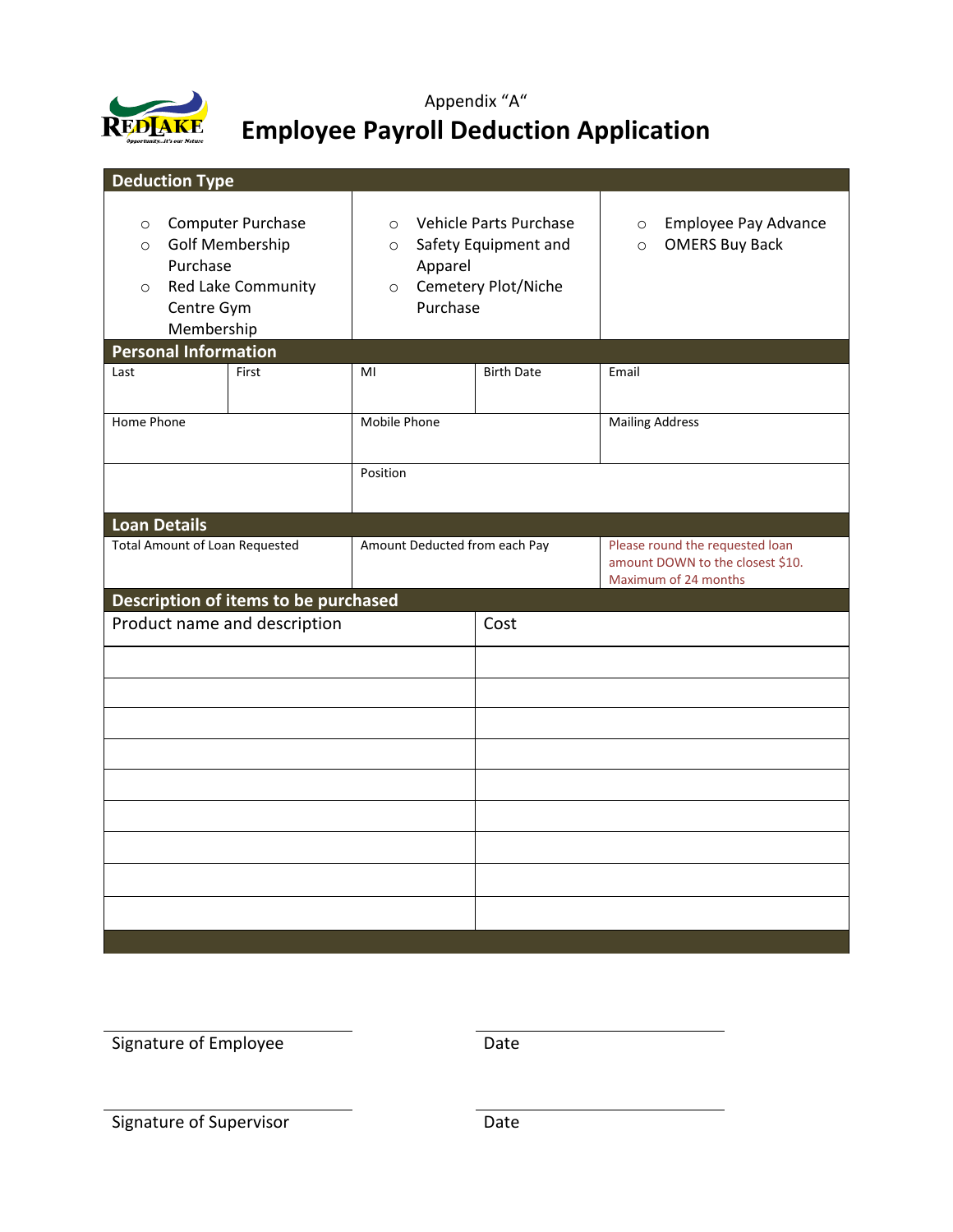

# **EMPLOYMENT POLICY MANUAL**

| Subject: |                           |
|----------|---------------------------|
|          | <b>Payroll Deductions</b> |

**Approval Date:** September 16, 2019 **By-Law No.** 60-2019

### 3. EMPLOYEE COMPUTER PURCHASE PLAN

### 3.1 OBJECTIVE

1. The Municipality of Red Lake offers employees the opportunity to improve their computer skills and knowledge by owning their own equipment. Through this loan plan, employees can purchase hardware and software using an interest-free loan paid back through payroll deduction.

- 1. Before purchasing the equipment, employees must present a completed and signed Employee Payroll Deduction Application form with details and costs of the equipment, to their supervisor, who will forward to the Treasurer for treasury and CAO approval.
- 2. If approved by the Treasurer and CAO, the employee will complete the purchase, themselves or through the IT department, and complete the loan agreement with their original receipts attached. The loan agreement will be signed by the treasurer and CAO and will be submitted to Payroll to be processed. Once processed, the loan will be paid to the employee through their next pay and deductions will begin immediately and follow on every pay until the full amount owing has been reimbursed.
- 3. Any items that do not meet the conditions below will not be approved for reimbursement. When all conditions are met, the loan will be processed via direct deposit on the next payroll.
- 4. To qualify for reimbursement the following conditions must be followed:
	- A) Maximum amount available for financing is \$3000.00 including HST.
	- B) Maximum financing period is twenty-four (24) months.
	- C) Maximum of one outstanding Computer Purchase at any time.
	- D) Purchase must include a computer (desktop, laptop, tablet), and may include other items such as software, monitors, or related accessories.
	- E) The minimum deduction per pay period will be the greater of: \$50 or purchase price divided by 48.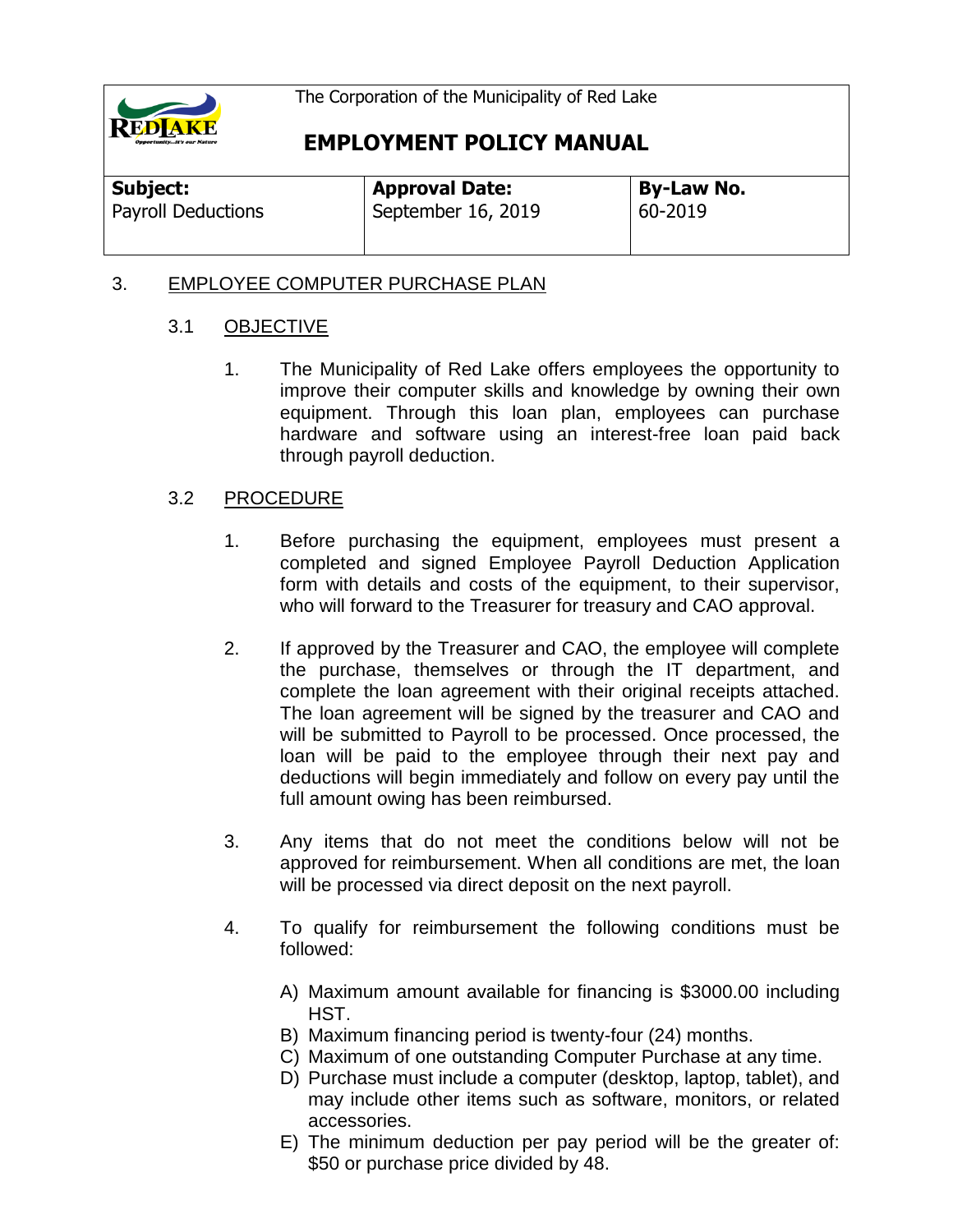

| Subject:                  | <b>Approval Date:</b> | <b>By-Law No.</b> |
|---------------------------|-----------------------|-------------------|
| <b>Payroll Deductions</b> | September 16, 2019    | 60-2019           |
|                           |                       |                   |

- F) Other items such as TVs, iPods, Phones, Game Consoles, Cameras, etc… do not qualify for this program.
- G) Employees do not qualify for this program if the Computer Purchase Program loan would, in combination with any of the Golf Membership plan, Safety Equipment Plan, Vehicle Parts Plan, Pay Advance Plan, OMERS Buy Back, Cemetery Plot/Niche Plan, or Red Lake Community Centre Gym Membership Plan, exceeds \$3000.
- 5. NOTE: If your employment with the Municipality is terminated for any reason, the full balance owing will be payroll-deducted from your final pay. If there is still an outstanding balance, the remainder will be pursued through legal means if necessary.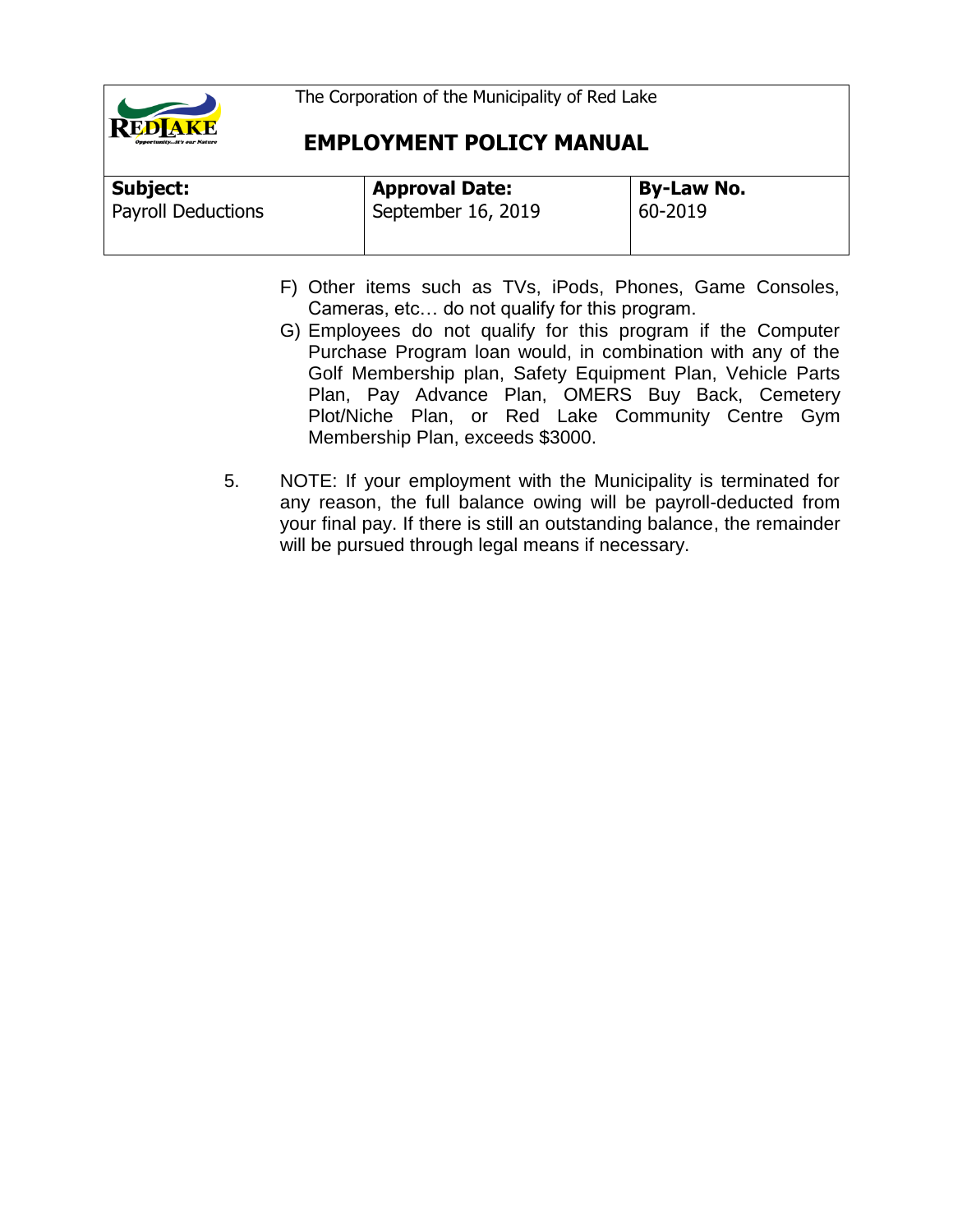

### **COMPUTER PURCHASE PLAN LOAN AGREEMENT/PROMISSORY NOTE**

| Employee Name:                                   | Employee Number: |
|--------------------------------------------------|------------------|
| Total Amount: (attach original itemized receipt) |                  |

1. I,\_\_\_\_\_\_\_\_\_\_\_\_\_\_\_\_\_\_\_\_\_\_\_\_\_\_\_\_\_, wish to participate in the Municipality of Red Lake "Employee Computer Purchase Program" and hereby authorize The Corporation of the Municipality of Red Lake to deduct \$\_\_\_\_\_\_\_\_\_\_ per pay until the balance owing is paid in full.

Deductions will begin on \_\_\_\_\_\_\_\_\_\_\_\_\_\_\_\_\_\_\_\_\_\_ and end once the entire amount has been repaid. I understand that if my employment with the Municipality is terminated for any reason prior to completing the repayments, the remaining debt will become due in full immediately and can be deducted from my last pay AND pursued through legal means if required.

- 2. The approved Employee Payroll Deduction Application Form is attached and hereto forms part of this agreement.
- 3. The Employee Computer Purchase Plan as set forth in the Payroll Deduction Policy is attached and hereto forms part of this agreement.

|                  | Date _________________________ |
|------------------|--------------------------------|
|                  |                                |
| <b>Approvals</b> |                                |
|                  |                                |
|                  |                                |
|                  | Account: 1-3-1400-403          |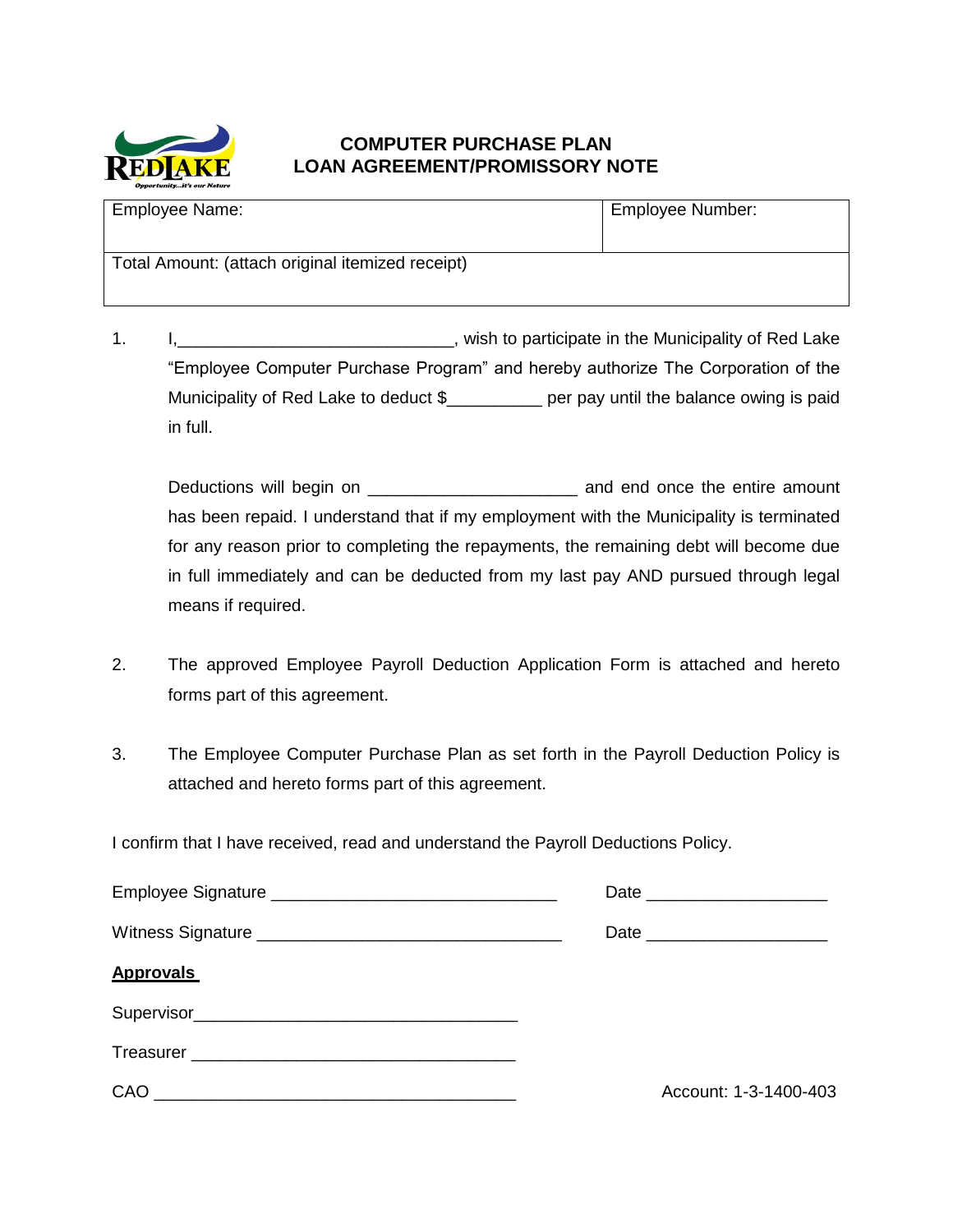

# **EMPLOYMENT POLICY MANUAL**

**Subject:**  Payroll Deductions **Approval Date:** September 16, 2019 **By-Law No.** 60-2019

## 4. EMPLOYEE GOLF MEMBERSHIP PURCHASE PLAN

### 4.1 OBJECTIVE

1. The Municipality of Red Lake offers employees the opportunity to improve their fitness, enjoy a great social outing and play Ontario's most northerly 18 hole golf course. Golf is one sport that can be played as a single, foursome or enjoyed by a family making it the ideal stress free activity. For those deciding to play the wonderful game golf, the Municipality offers a fantastic option to employees and their families by purchasing a payroll deduction-based a membership. Through this loan plan, employees can purchase memberships for themselves and their family utilizing an interestfree loan paid back through payroll deduction.

- 1. Before purchasing the membership, employees must present a completed and signed Employee Payroll Deduction Application form with the details and costs of the membership, to their supervisor, who will forward to the Treasurer for treasury and CAO approval.
- 2. If approved by the Treasurer and CAO the employee will may complete the purchase, themselves or through the Recreation Department, and complete the loan agreement with their original receipts attached. The loan agreement will be signed by the treasurer and CAO and will be submitted to Payroll to be processed. Once processed, the loan will be paid to the employee through their next pay and deductions will begin immediately and follow on every pay until the full amount owing has been reimbursed.
- 3. Any items that do not meet the conditions below will not be approved for reimbursement. When all conditions are met, the loan will be processed via direct deposit on the next payroll.
- 4. To qualify for reimbursement the following conditions must be followed: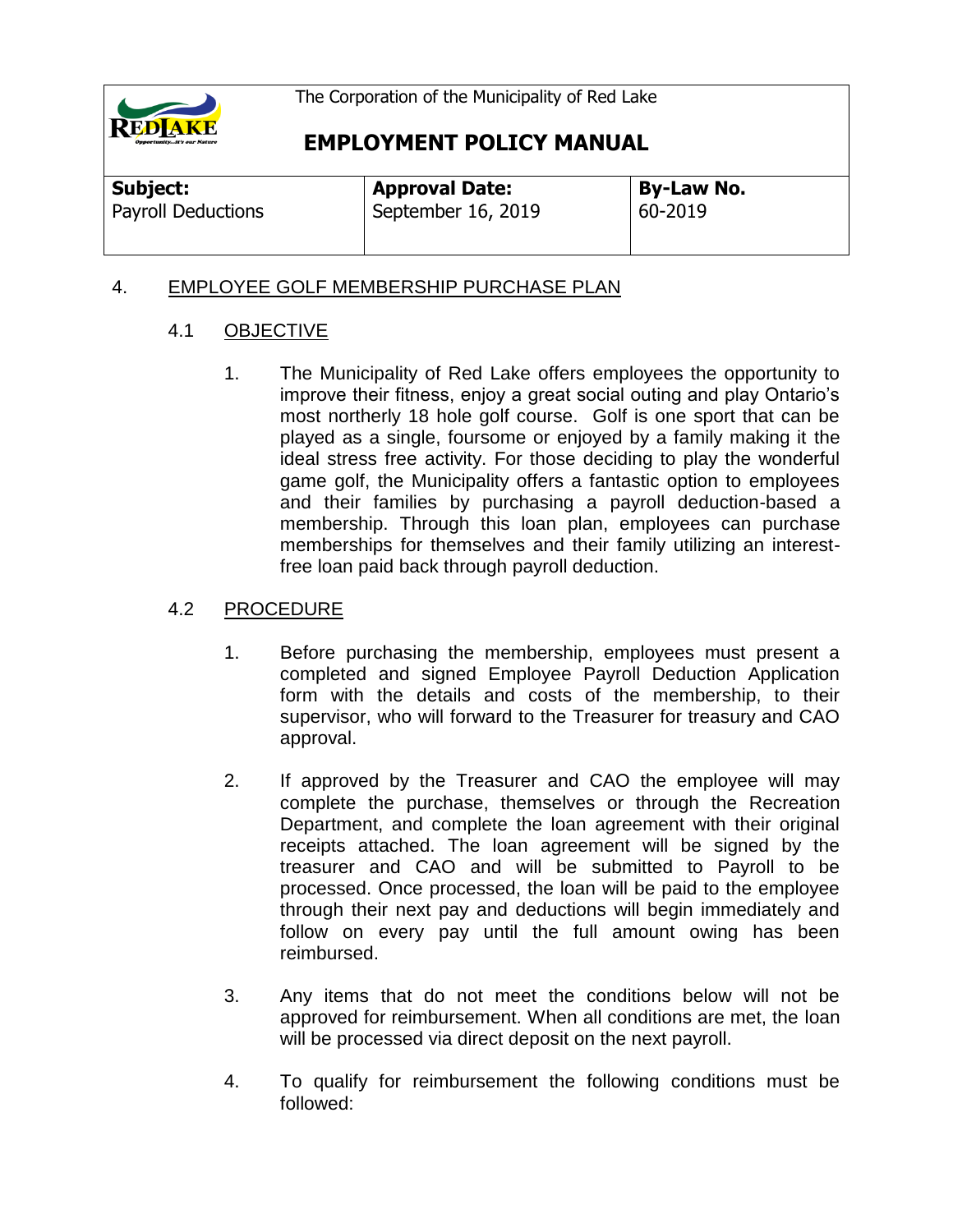

| Subject:                  | <b>Approval Date:</b> | <b>By-Law No.</b> |
|---------------------------|-----------------------|-------------------|
| <b>Payroll Deductions</b> | September 16, 2019    | 60-2019           |
|                           |                       |                   |

- A) The maximum amount available for financing is not to exceed the cost of a Family membership.
- B) The term of the loan is to end on the second pay period of October of the year in which it was withdrawn.
- C) Maximum of one transaction in any 12-month period.
- D) Purchases must be listed under the annual membership fees of the Rates section of [www.golfredlake.com.](http://www.golfredlake.com/)
- E) The minimum deduction per pay period will be the greater of: \$50 or purchase price divided by the number of pay periods remaining before October of that year.
- F) Golfing equipment does not qualify for this program.
- G) Employees do not qualify for this program if the Golf Membership Purchase Program loan would, in combination with any of the Computer Purchase plan, Safety Equipment Plan, Vehicle Parts Plan, Pay Advance Plan, OMERS Buy Back, Cemetery Plot/Niche Plan, or Red Lake Community Centre Gym Membership Plan, exceeds \$3000.
- 5. NOTE: If your employment with the Municipality is terminated for any reason, the full balance owing will be payroll-deducted from your final pay. If there is still an outstanding balance, the remainder will be pursued through legal means if necessary.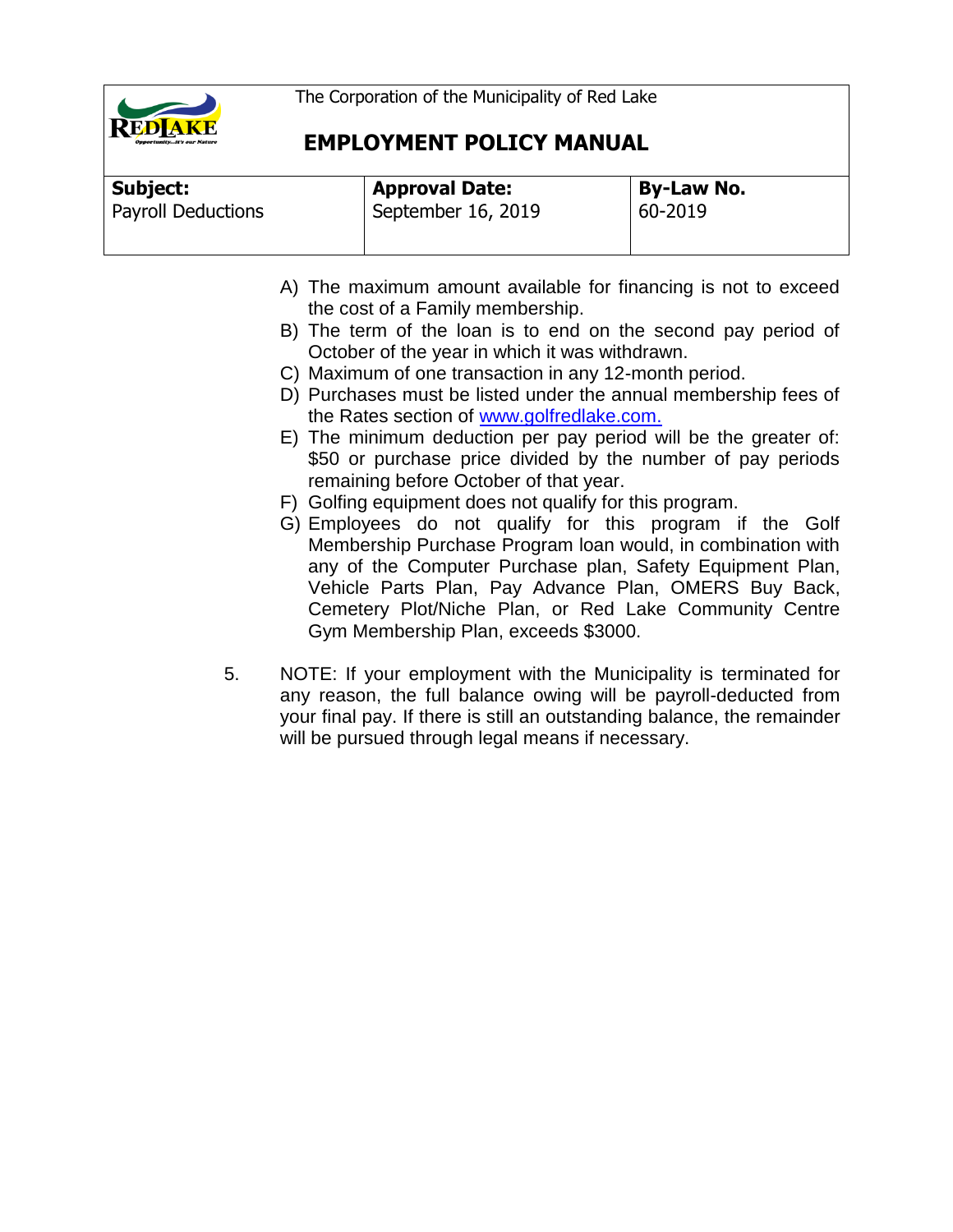

## **EMPLOYEE GOLF MEMBERSHIP PURCHASE PLAN LOAN AGREEMENT/PROMISSORY NOTE**

| <b>Employee Name:</b>                            | <b>Employee Number:</b> |
|--------------------------------------------------|-------------------------|
| Total Amount: (attach original itemized receipt) |                         |

1. I. \_\_\_\_\_\_\_\_\_\_\_\_\_\_\_\_\_\_\_\_\_\_\_\_, wish to participate in the Municipality of Red Lake "Employee Golf Membership Purchase Plan" and hereby authorize The Corporation of the Municipality of Red Lake to deduct \$\_\_\_\_\_\_\_\_\_\_ per pay until the balance owing is paid in full.

Deductions will begin on \_\_\_\_\_\_\_\_\_\_\_\_\_\_\_\_\_\_\_\_\_\_ and end once the entire amount has been repaid. I understand that if my employment with the Municipality is terminated for any reason prior to completing the repayments, the remaining debt will become due in full immediately and can be deducted from my last pay AND pursued through legal means if required.

- 2. The approved Employee Payroll Deduction Application Form is attached and hereto forms part of this agreement.
- 3. The Employee Golf Membership Purchase Plan as set forth in the Payroll Deduction Policy is attached and hereto forms part of this agreement.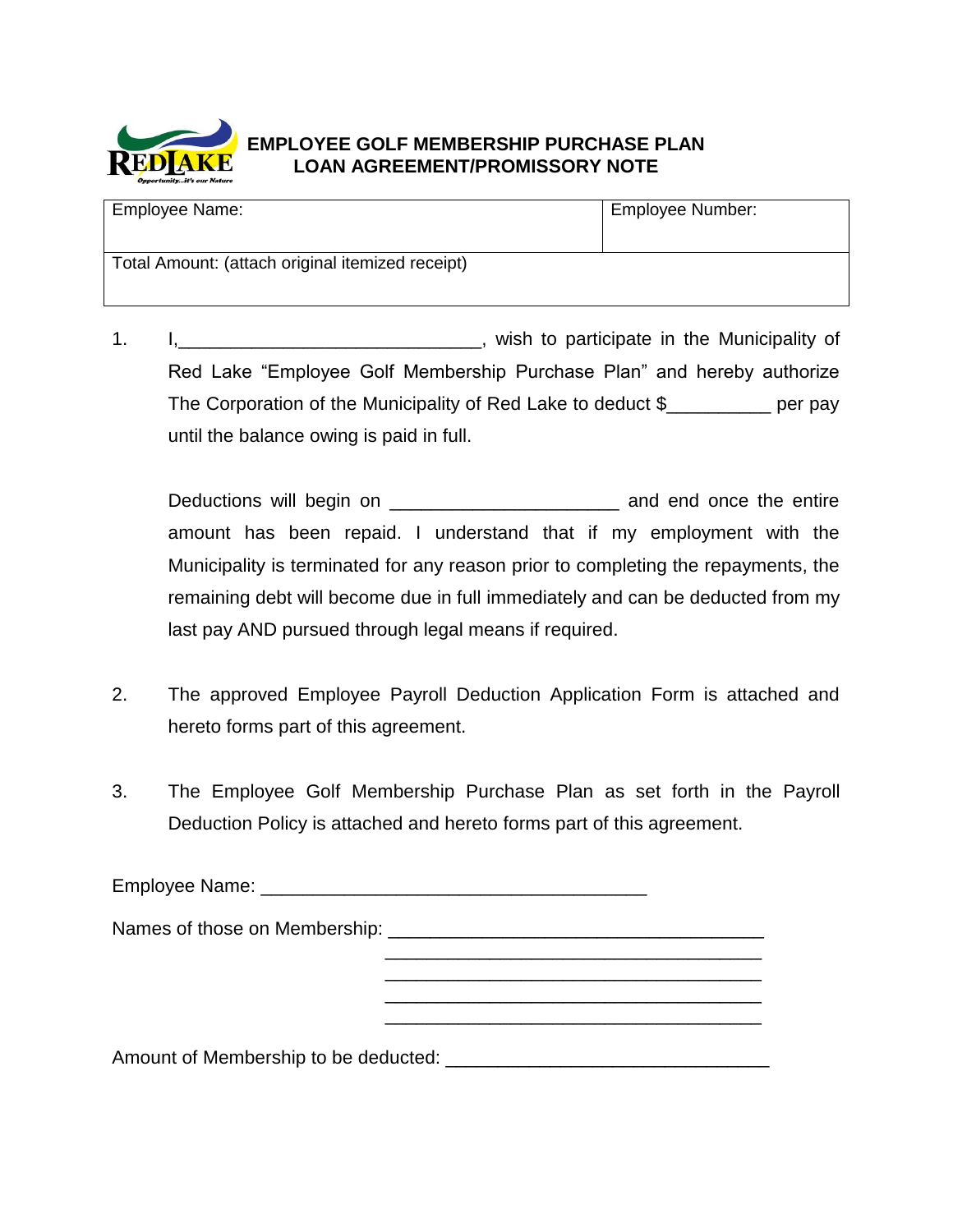EMPLOYEE GOLF MEMBERSHIP PURCHASE PLAN LOAN AGREEMENT/PROMISSORY NOTE – Page 2

| <b>Approvals</b> |                       |
|------------------|-----------------------|
|                  |                       |
|                  |                       |
| CAO              | Account: 1-3-1400-403 |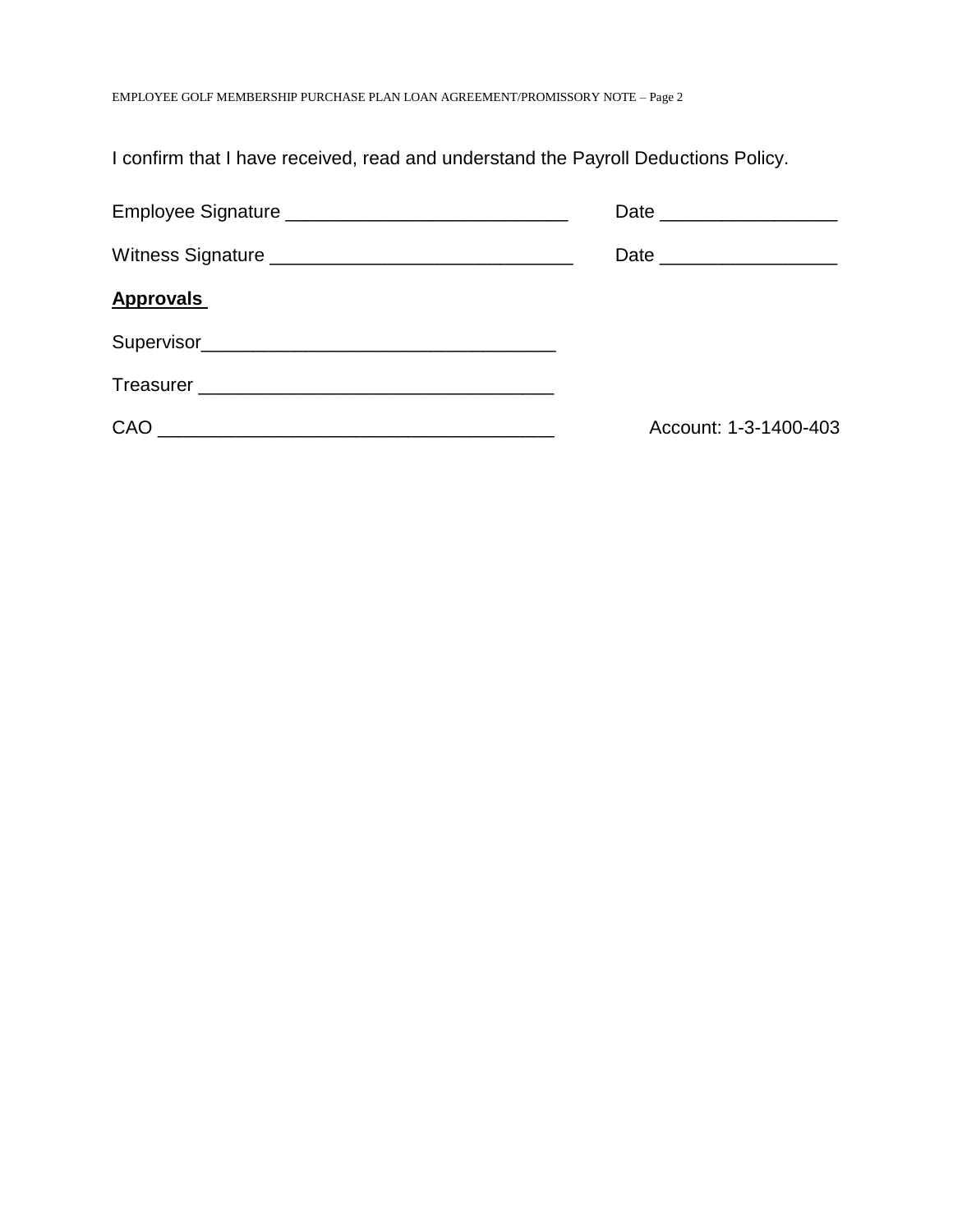

## **EMPLOYMENT POLICY MANUAL**

| Subject: |                           |
|----------|---------------------------|
|          | <b>Payroll Deductions</b> |

**Approval Date:** September 16, 2019 **By-Law No.** 60-2019

### 5. EMPLOYEE VEHICLE PARTS PURCHASE PLAN

### 5.1 OBJECTIVE

1. The Municipality of Red Lake understands that motor transport is a necessity of life in Northern Ontario and also appreciates that repair and maintenance costs in rural areas can be prohibitively expensive. For that reason the Municipality offers to allow employees to purchase vehicle parts and equipment through the Municipality so that employees can purchase parts at the best available cost using an interest-free loan paid back through payroll deduction. The Municipality will inform the employee when the parts are received, but it is not responsible for delivery or assembly.

- 1. Before purchasing the equipment, employees must present a completed and signed Employee Payroll Deduction Application form with details and costs of the equipment, to their supervisor, who will forward to the Treasurer for treasury and CAO approval.
- 2. If approved by the Treasurer and CAO, the employee will complete the purchase, themselves or through the Operations department, and complete the loan agreement with their original receipts attached. The loan agreement will be signed by the treasurer and CAO and will be submitted to Payroll to be processed. Once processed, the loan will be paid to the employee through their next pay and deductions will begin immediately and follow on every pay until the full amount owing has been reimbursed.
- 3. Any items that do not meet the conditions below will not be approved for reimbursement. When all conditions are met, the loan will be processed via direct deposit on the next payroll.
- 4. To qualify for reimbursement the following conditions must be followed:
	- A) Maximum amount available for financing is \$3000.00 including HST.
	- B) Maximum financing period is twenty-four (24) months.
	- C) Maximum of one outstanding Vehicle Parts Purchase at any time.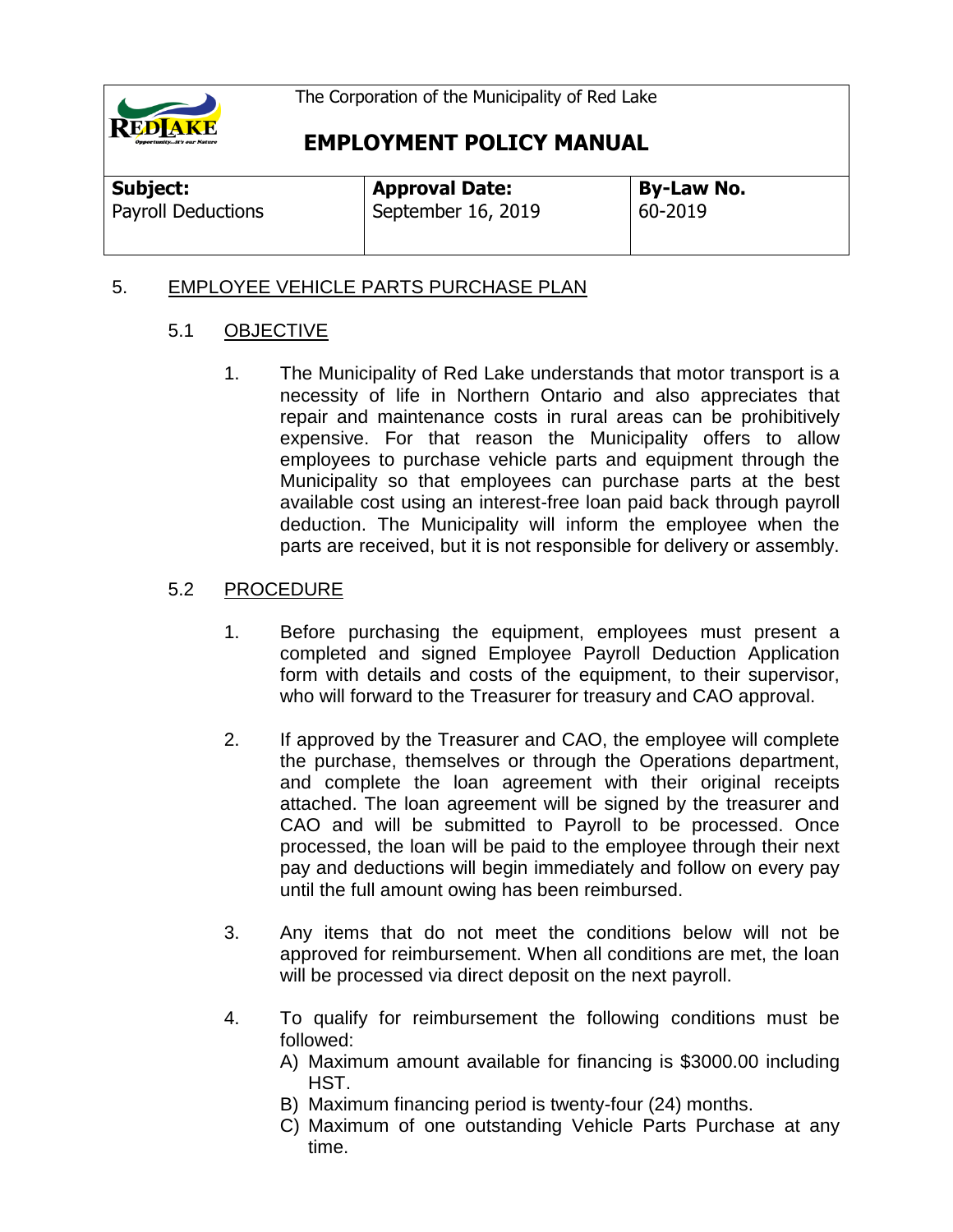

| Subject:                  | <b>Approval Date:</b> | <b>By-Law No.</b> |
|---------------------------|-----------------------|-------------------|
| <b>Payroll Deductions</b> | September 16, 2019    | 60-2019           |
|                           |                       |                   |

- D) Items not directly related to the operation of a commuting vehicle are not to be approved.
- E) The minimum deduction per pay period will be the greater of: \$50 or purchase price divided by 48.
- F) Employees do not qualify for this program if the Employee Vehicle Parts Purchase Program loan would, in combination with any of the Computer Purchase Plan, Golf Membership Plan, Safety Equipment Plan, Pay Advance Plan, OMERS Buy Back, Cemetery Plot/Niche Plan, or Red Lake Community Centre Gym Membership Plan, exceeds \$3000.
- 5. NOTE: If your employment with the Municipality is terminated for any reason, the full balance owing will be payroll-deducted from your final pay. If there is still an outstanding balance, the remainder will be pursued through legal means if necessary.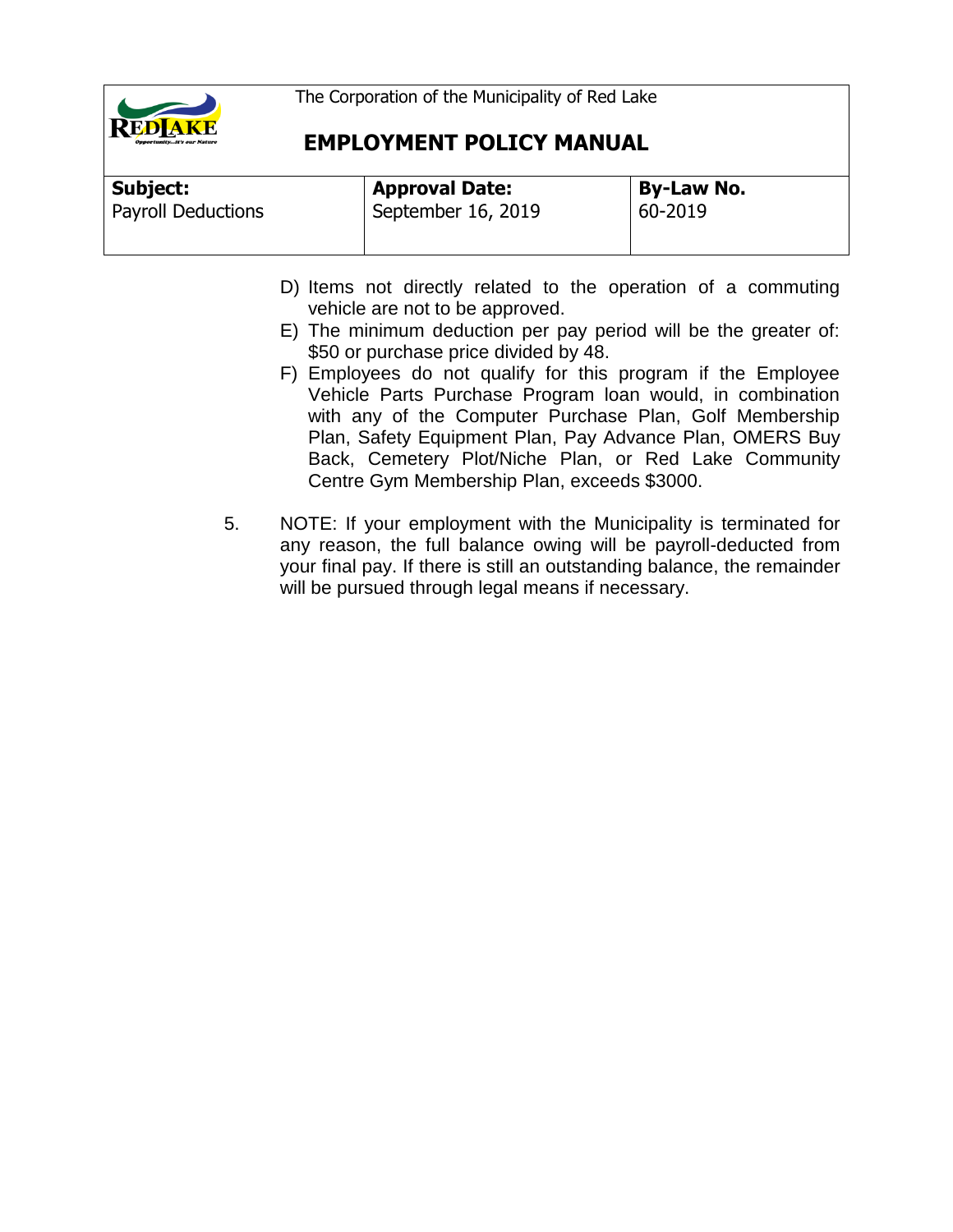

## **EMPLOYEE VEHICLE PARTS PURCHASE PLAN LOAN AGREEMENT/PROMISSORY NOTE**

| <b>Employee Name:</b>                            | Employee Number: |
|--------------------------------------------------|------------------|
| Total Amount: (attach original itemized receipt) |                  |

1. I,\_\_\_\_\_\_\_\_\_\_\_\_\_\_\_\_\_\_\_\_\_\_\_\_\_\_\_\_\_, wish to participate in the Municipality of Red Lake "Employee Vehicle Parts Purchase Program" and hereby authorize The Corporation of the Municipality of Red Lake to deduct \$\_\_\_\_\_\_\_\_\_\_ per pay until the balance owing is paid in full.

Deductions will begin on \_\_\_\_\_\_\_\_\_\_\_\_\_\_\_\_\_\_\_\_\_\_ and end once the entire amount has been repaid. I understand that if my employment with the Municipality is terminated for any reason prior to completing the repayments, the remaining debt will become due in full immediately and can be deducted from my last pay AND pursued through legal means if required.

- 2. The approved Employee Payroll Deduction Application Form is attached and hereto forms part of this agreement.
- 3. The Employee Vehicle Parts Purchase Plan as set forth in the Payroll Deduction Policy is attached and hereto forms part of this agreement.

|                  | Date _________________________ |
|------------------|--------------------------------|
|                  |                                |
| <b>Approvals</b> |                                |
|                  |                                |
|                  |                                |
|                  | Account: 1-3-1400-403          |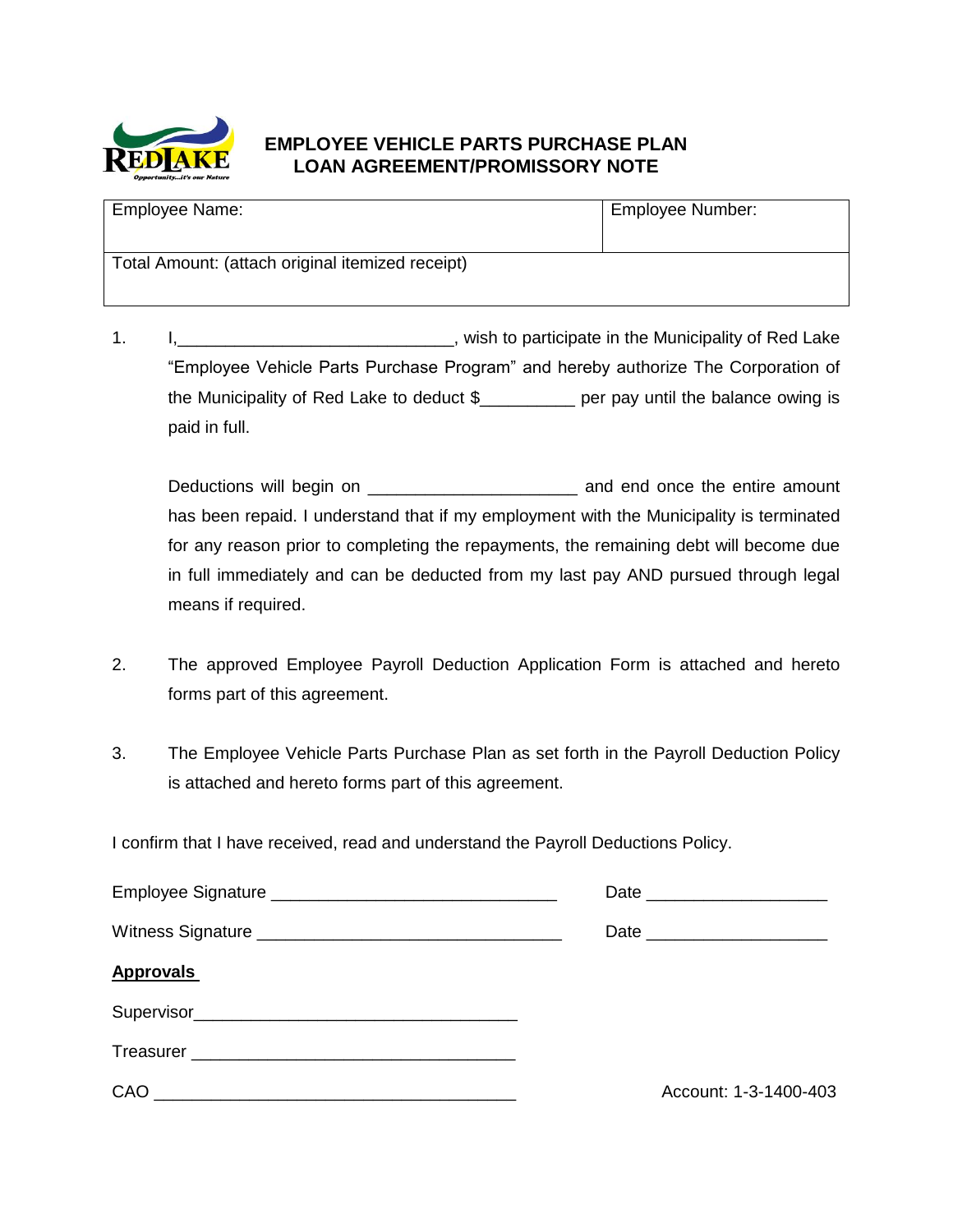

# **EMPLOYMENT POLICY MANUAL**

| Subject:           | <b>Approval Date:</b> | <b>By-Law No.</b> |
|--------------------|-----------------------|-------------------|
| Payroll Deductions | September 16, 2019    | 60-2019           |

#### 6. EMPLOYEE SAFETY EQUIPMENT AND APPAREL PURCHASE PLAN

#### 6.1 OBJECTIVE

1. The Municipality of Red Lake offers employees the opportunity to buy several items of personal safety equipment (such as coveralls) as a payroll deduction. Furthermore the Municipality also offers employees a selection of Municipal apparel and promotional items that they may purchase through payroll deductions.

- 1. Before purchasing the equipment, employees must present a completed and signed Employee Payroll Deduction Application form with details and costs of the equipment, to their supervisor, who will forward to the Treasurer for treasury and CAO approval.
- 2. If approved by the Treasurer and CAO, the employee will complete the purchase, themselves or through their department, and complete the loan agreement with their original receipts attached. The loan agreement will be signed by the treasurer and CAO and will be submitted to Payroll to be processed. Once processed, the loan will be paid to the employee through their next pay and deductions will begin immediately and follow on every pay until the full amount owing has been reimbursed.
- 3. Any items that do not meet the conditions below will not be approved for reimbursement. When all conditions are met, the loan will be processed via direct deposit on the next payroll.
- 4. To qualify for reimbursement the following conditions must be followed:
	- A) Maximum amount available for financing is \$3000.00 including HST.
	- B) Maximum financing period is twenty-four (24) months.
	- C) Maximum of one outstanding Safety Equipment or Apparel Purchase at any time.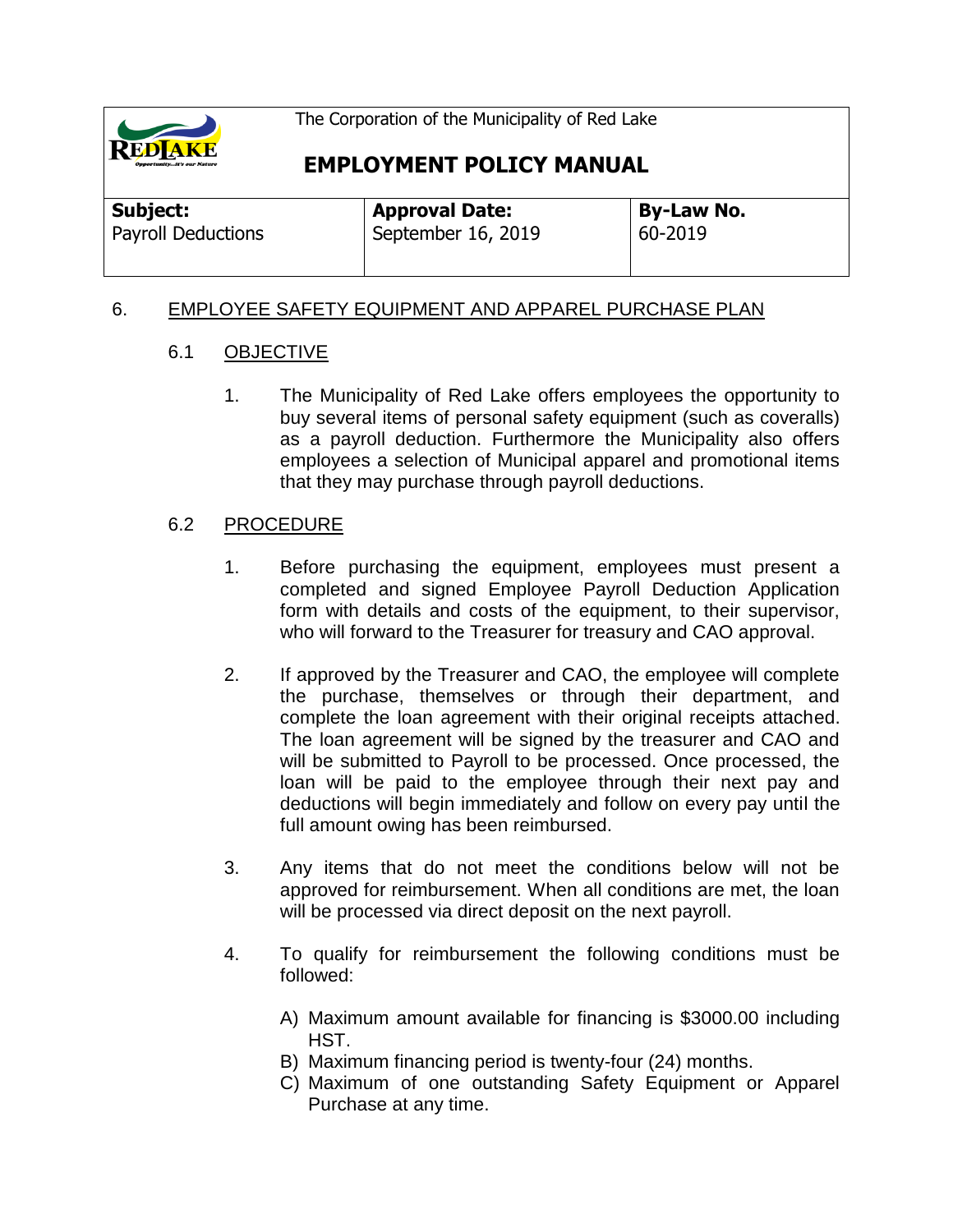

| Subject:                  | <b>Approval Date:</b> | <b>By-Law No.</b> |
|---------------------------|-----------------------|-------------------|
| <b>Payroll Deductions</b> | September 16, 2019    | 60-2019           |
|                           |                       |                   |

- D) Items not directly related to on the job safety or Municipal Apparel will not be approved.
- E) The minimum deduction per pay period will be the greater of: \$50 or purchase price divided by 48.
- F) Employees do not qualify for this program if the Employee Safety Equipment and Apparel Program loan would, in combination with any of the Computer Purchase Plan, Golf Membership Plan, Vehicle Parts Purchase Plan, Pay Advance Plan, OMERS Buy Back, Cemetery Plot/Niche Plan, or Red Lake Community Centre Gym Membership Plan, exceeds \$3000.
- 5. NOTE: If your employment with the Municipality is terminated for any reason, the full balance owing will be payroll-deducted from your final pay. If there is still an outstanding balance, the remainder will be pursued through legal means if necessary.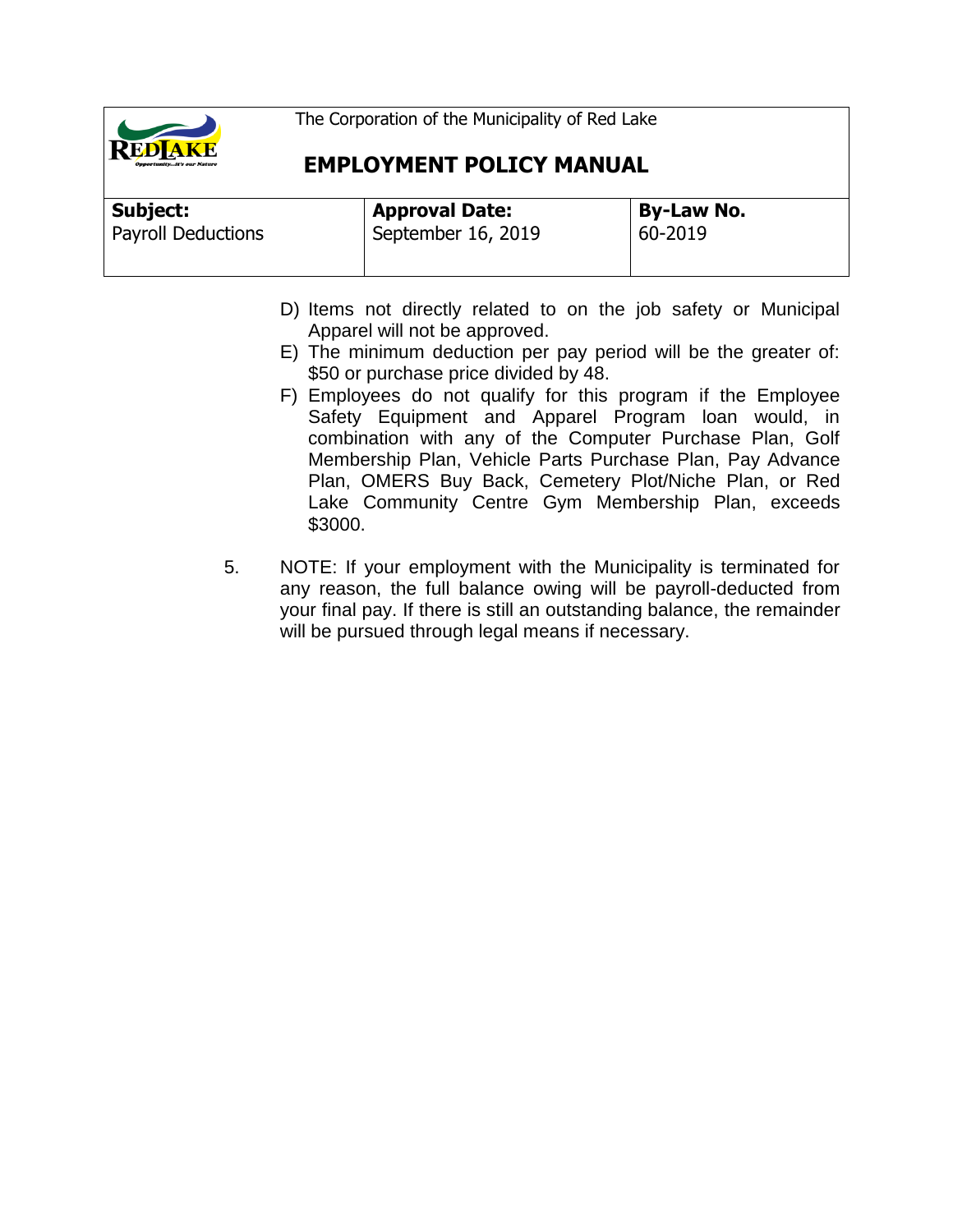

#### **EMPLOYEE SAFETY EQUIPMENT AND APPAREL PURCHASE PLAN LOAN AGREEMENT/PROMISSORY NOTE**

| Employee Name:                                   | <b>Employee Number:</b> |
|--------------------------------------------------|-------------------------|
| Total Amount: (attach original itemized receipt) |                         |

1. I<sub>1</sub>\_\_\_\_\_\_\_\_\_\_\_\_\_\_\_\_\_\_\_\_\_\_\_\_\_\_\_\_\_\_\_\_, wish to participate in the Municipality of Red Lake "Employee Safety Equipment and Apparel Purchase Plan" and hereby authorize The Corporation of the Municipality of Red Lake to deduct \$\_\_\_\_\_\_\_\_\_\_ per pay until the balance owing is paid in full.

Deductions will begin on \_\_\_\_\_\_\_\_\_\_\_\_\_\_\_\_\_\_\_\_\_\_ and end once the entire amount has been repaid. I understand that if my employment with the Municipality is terminated for any reason prior to completing the repayments, the remaining debt will become due in full immediately and can be deducted from my last pay AND pursued through legal means if required.

- 2. The approved Employee Payroll Deduction Application Form is attached and hereto forms part of this agreement.
- 3. The Employee Safety Equipment and Apparel Purchase Plan as set forth in the Payroll Deduction Policy is attached and hereto forms part of this agreement.

|                  | Date ________________________  |
|------------------|--------------------------------|
|                  | Date _________________________ |
| <b>Approvals</b> |                                |
|                  |                                |
|                  |                                |
| CAO              | Account: 1-3-1400-403          |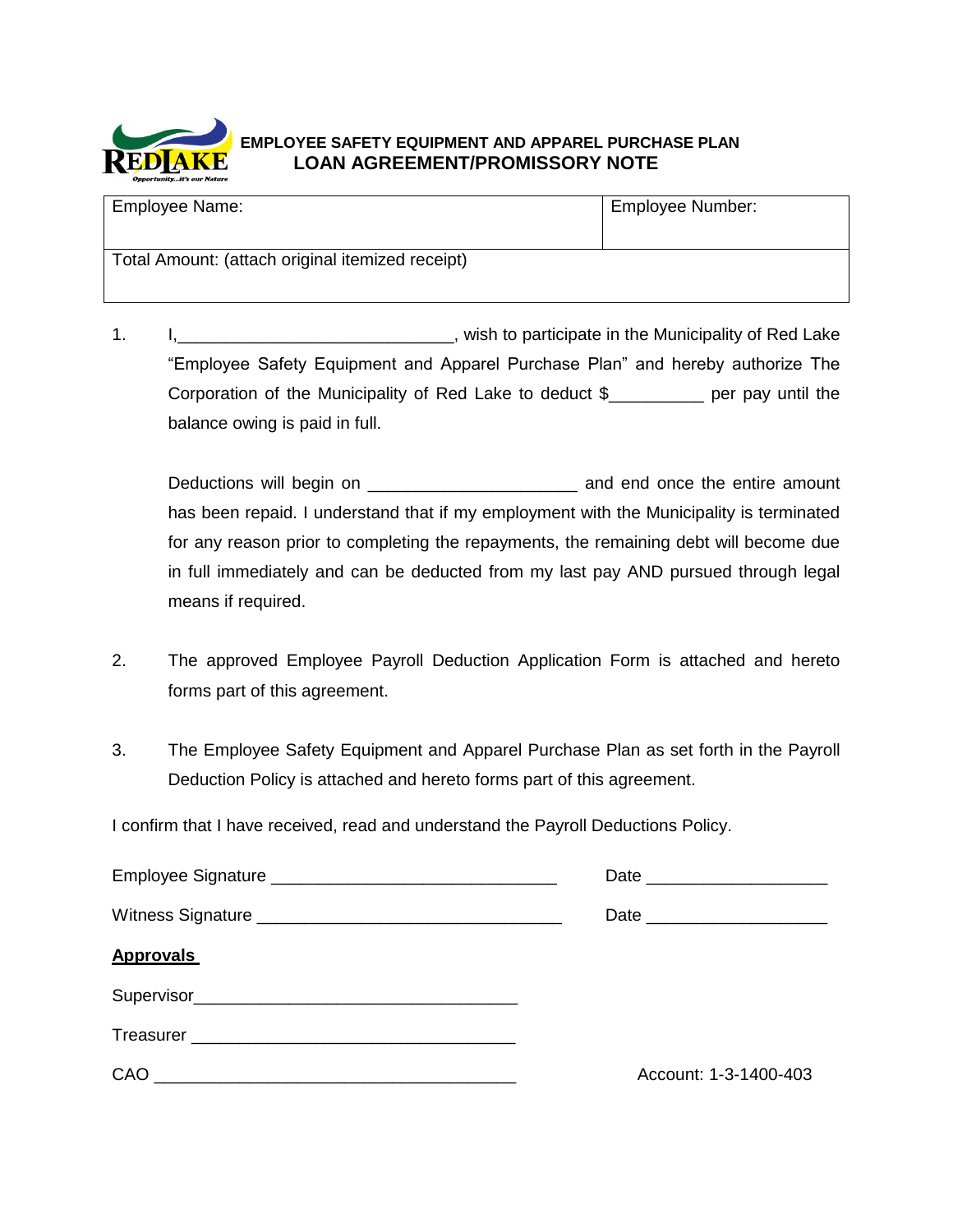

# **EMPLOYMENT POLICY MANUAL**

| <b>Subject:</b>           | <b>Approval Date:</b> | <b>By-Law No.</b> |
|---------------------------|-----------------------|-------------------|
| <b>Payroll Deductions</b> | September 16, 2019    | 60-2019           |
|                           |                       |                   |

### 7. EMPLOYEE PAY ADVANCE PLAN

#### 7.1 OBJECTIVE

1. The Municipality of Red Lake realizes that, from time to time, our employees may require financial assistance in the form of a pay advance due to financial necessity. The Municipality will try to work with our employees during these situations, and may provide a pay advance following approval, and subject to the terms and conditions of a written agreement.

- 1. The Municipality may provide a pay advance or loan, not to exceed \$3000, upon application and approval. The Municipality will consider length of service, job-performance and previous experience with Payroll Deductions Policy when approving a pay advance. The employee MUST demonstrate financial necessity in order to qualify for a pay advance.
- 2. Any and all pay advances made by the Municipality are loans, and must be repaid in full. The employee receiving the pay advance will be financially responsible for the remuneration in full within a specific timeframe, as agreed upon within the loan agreement.
- 3. The Municipality will extend pay advances at 0% interest, however, it should be noted that these advances will remain subject to taxation.
- 4. All monies paid to the employee for a pay advance MUST be returned to the Municipality through payroll deductions in no more than two pay periods or 31 days.
- 5. Before receiving a Pay Advance, employees must present a completed and signed Employee Payroll Deduction Application form with details of the advance, to their supervisor, who will forward to the Treasurer for treasury and CAO approval.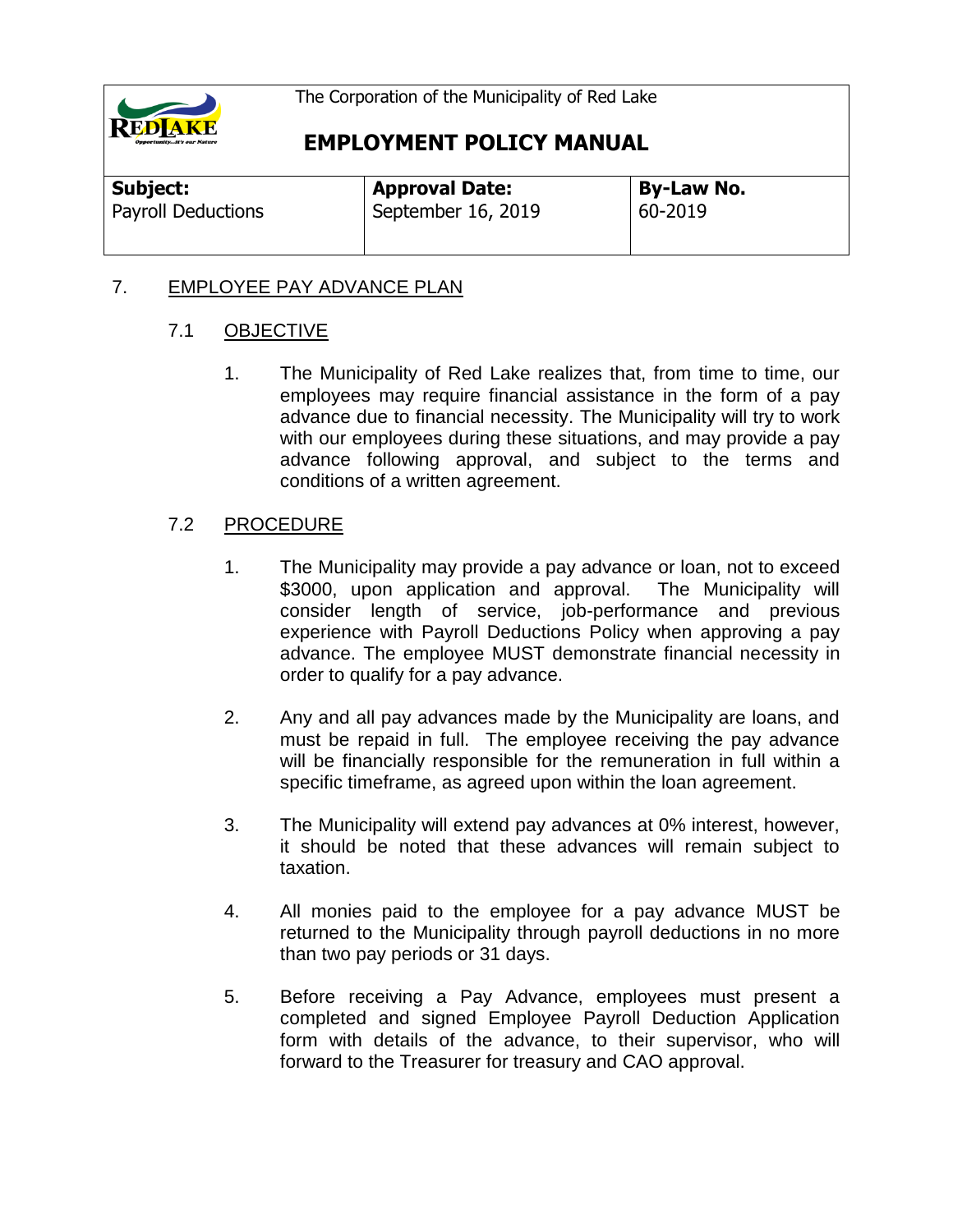

| Subject:                  | <b>Approval Date:</b> | <b>By-Law No.</b> |
|---------------------------|-----------------------|-------------------|
| <b>Payroll Deductions</b> | September 16, 2019    | 60-2019           |
|                           |                       |                   |

- 6. If approved by the Treasurer and CAO the employee will complete the loan agreement. The loan agreement will be signed by the treasurer and CAO and will be submitted to Payroll to be processed. Once processed, the loan will be paid to the employee through their next pay and deductions will begin immediately and follow on every pay until the full amount owing has been reimbursed.
- 7. Any items that do not meet the conditions below will not be approved for reimbursement.
- 8. To qualify for reimbursement, the following conditions must be followed:
	- A) The maximum amount available for financing is not to exceed \$3000.
	- B) The maximum financing period is to be 1 months.
	- C) Maximum of one transaction in any 12-month period.
	- D) Financial need must be clearly demonstrated.
	- E) Employees may not qualify for this program if the Employee Pay Advance Plan loan would, in combination with any of the Computer Purchase Plan, Golf Membership plan, Vehicle Parts Purchase Plan, Safety Apparel Plan, OMERS Buy Back, Cemetery Plot/Niche Plan, or Red Lake Community Centre Gym Membership Plan, exceeds \$3000.
- 9. NOTE: If your employment with the Municipality is terminated for any reason, the full balance owing will be payroll-deducted from your final pay. If there is still an outstanding balance, the remainder will be pursued through legal means if necessary.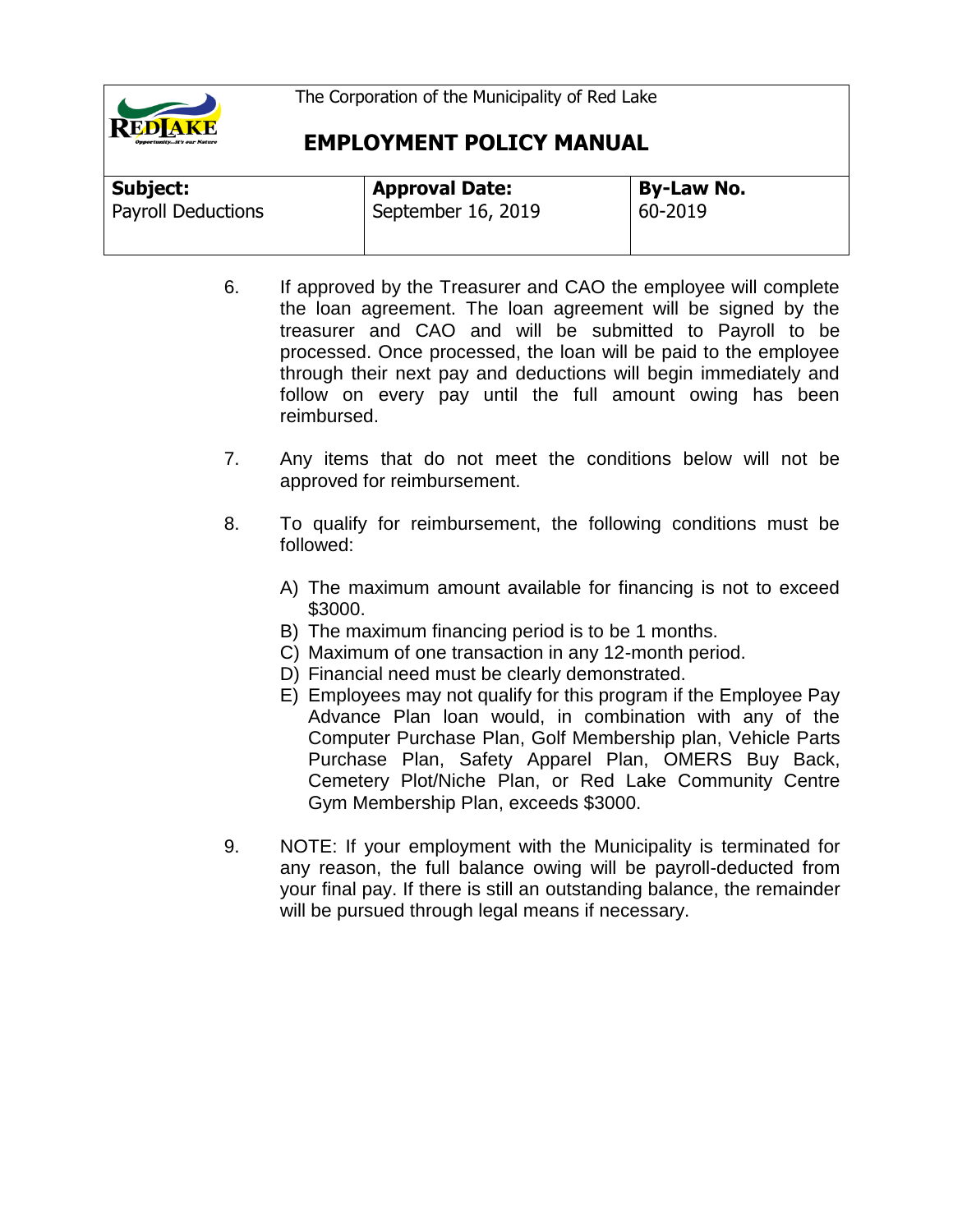

### **EMPLOYEE PAY ADVANCE PLAN LOAN AGREEMENT/PROMISSORY NOTE**

| Employee Name:                                   | Employee Number: |
|--------------------------------------------------|------------------|
| Total Amount: (attach original itemized receipt) |                  |

1. I<sub>1</sub>\_\_\_\_\_\_\_\_\_\_\_\_\_\_\_\_\_\_\_\_\_\_\_\_\_\_\_\_\_\_\_, wish to participate in the Municipality of Red Lake "Pay Advance Plan" and hereby authorize The Corporation of the Municipality of Red Lake to deduct \$\_\_\_\_\_\_\_\_\_\_\_ per pay until the balance owing is paid in full.

Deductions will begin on **Deductions** will begin on has been repaid. I understand that if my employment with the Municipality is terminated for any reason prior to completing the repayments, the remaining debt will become due in full immediately and can be deducted from my last pay AND pursued through legal means if required.

- 2. The approved Employee Payroll Deduction Application Form is attached and hereto forms part of this agreement.
- 3. The Employee Pay Advance Plan as set forth in the Payroll Deduction Policy is attached and hereto forms part of this agreement.

|                                                                                                                                                                                                                                      | Date _________________________ |
|--------------------------------------------------------------------------------------------------------------------------------------------------------------------------------------------------------------------------------------|--------------------------------|
|                                                                                                                                                                                                                                      | Date _________________________ |
| <b>Approvals</b>                                                                                                                                                                                                                     |                                |
|                                                                                                                                                                                                                                      |                                |
|                                                                                                                                                                                                                                      |                                |
| CAO <u>and the contract of the contract of the contract of the contract of the contract of the contract of the contract of the contract of the contract of the contract of the contract of the contract of the contract of the c</u> | Account: 1-3-1400-403          |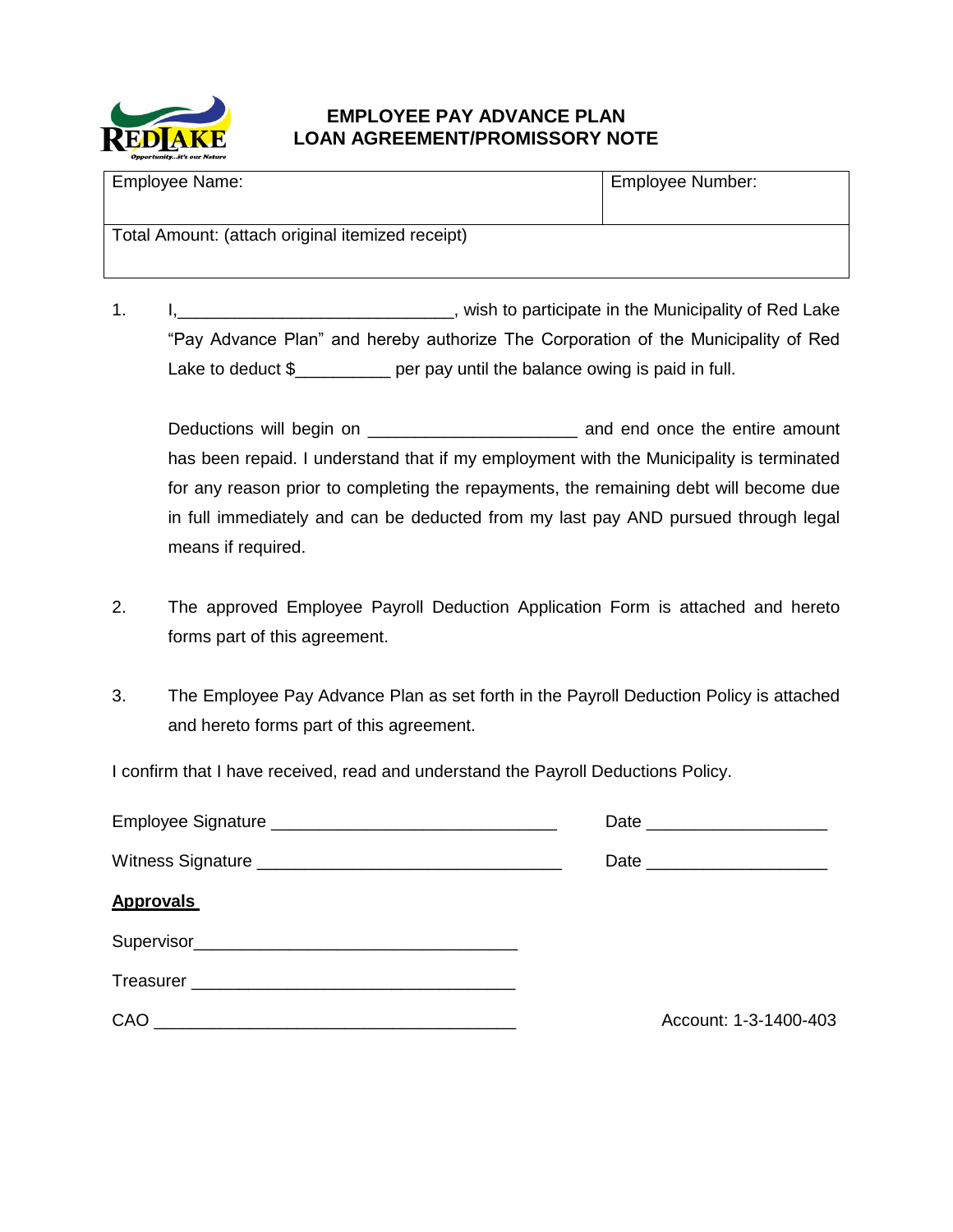

| Subject:                  | <b>Approval Date:</b> | <b>By-Law No.</b> |  |
|---------------------------|-----------------------|-------------------|--|
| <b>Payroll Deductions</b> | September 16, 2019    | 60-2019           |  |

#### 8. OMERS BUY BACK

### 8.1 OBJECTIVE

1. The Municipality of Red Lake realizes that, from time to time, our employees may require time off without pay, yet have the opportunity to buy back their OMERS pension. The Municipality will try to work with our employees during these situations if the full amount cannot be paid out of pocket, and will provide a payroll deduction by approval if employees have chosen to buy back the portion due to hours missed without pay (employees must have completed and signed OMERS form 165 sent to you by Payroll), and subject to the terms and conditions of a written agreement.

- 1. Prior to the Municipality paying the portion of OMERS that will be payroll deducted, employees must present a completed and signed Employee Payroll Deduction Application Form with details and costs of the portion to be paid back (Form 165), to their Supervisor, who will forward to the Treasurer, for Treasury and CAO approval.
- 2. If approved by the Treasurer and CAO, the employee will complete the loan agreement signed by the Treasurer and CAO for submission to Payroll for processing. Once processed, the loan will be paid to OMERS with the Municipality's monthly remittance. Deductions will begin immediately and follow on every pay until the full amount owing has been reimbursed.
- 3. Any items that do not meet the conditions below, will not be approved for reimbursement. When all conditions are met, the loan will be processed and deductions will commence on the next payroll.
- 4. To qualify, the following conditions apply: A) Maximum amount available for OMERS Buy Back loan/financing is \$3000.00.
	- B) Maximum loan/financing period is twenty-four (24) months.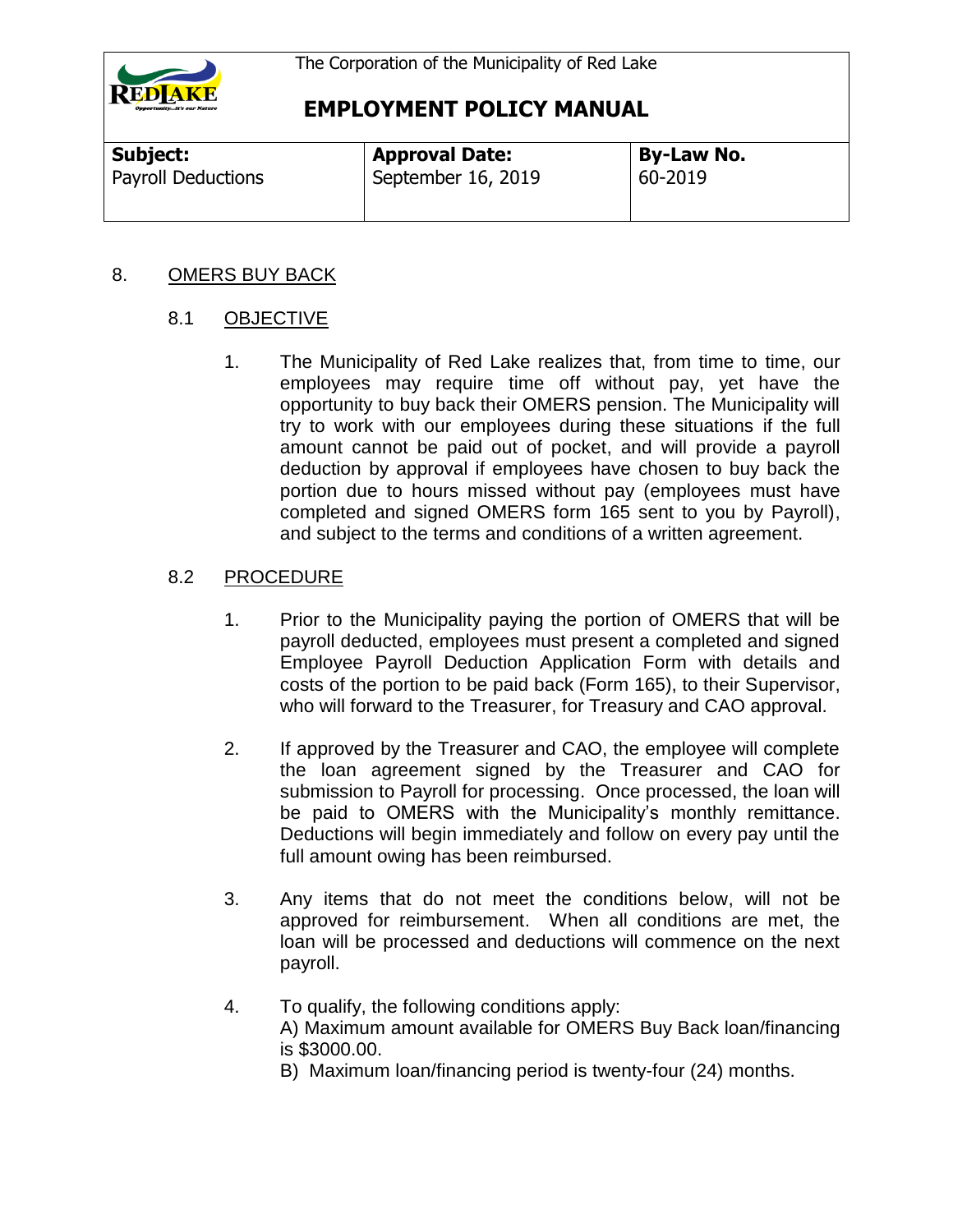

| Subject:                  | <b>Approval Date:</b> | <b>By-Law No.</b> |
|---------------------------|-----------------------|-------------------|
| <b>Payroll Deductions</b> | September 16, 2019    | 60-2019           |
|                           |                       |                   |

C) Maximum of one (1) outstanding loan/financing at any time.

D) The minimum deduction per pay period will be the greater of: \$50 or purchase price divided by 48.

G) Employees do not qualify for this program if the OMERS Buy Back would, in combination with any of the Computer Purchase Plan, Golf Membership Purchase, Vehicle Parts Plan, Safety Equipment Plan, Pay Advance Plan, Cemetery Plot/Niche Plan, or Red Lake Community Centre Gym Membership Plan, exceeds \$3000.

5. NOTE: If your employment with the Municipality is terminated for any reason, the full balance owing will be payroll-deducted from your final pay. If there is still an outstanding balance, the remainder will be pursued through legal means if necessary.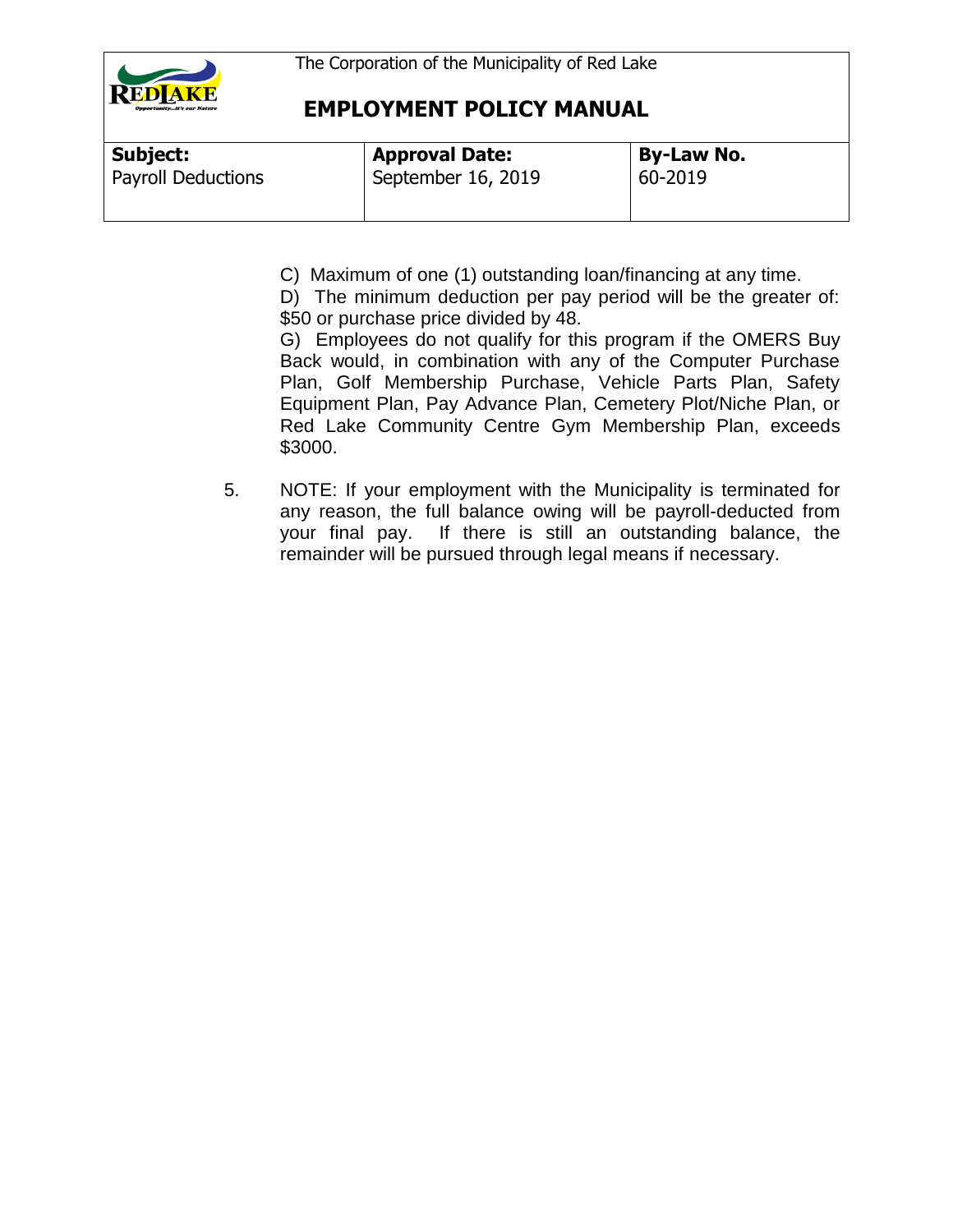

### **EMPLOYEE OMERS BUY BACK PLAN LOAN AGREEMENT/PROMISSORY NOTE**

| <b>Employee Name:</b>                            | Employee Number: |
|--------------------------------------------------|------------------|
| Total Amount: (attach original itemized receipt) |                  |

1. I<sub>1</sub>\_\_\_\_\_\_\_\_\_\_\_\_\_\_\_\_\_\_\_\_\_\_\_\_\_\_\_\_\_\_\_, wish to participate in the Municipality of Red Lake "OMERS Buy Back Plan" and hereby authorize The Corporation of the Municipality of Red Lake to deduct \$ per pay until the balance owing is paid in full.

Deductions will begin on **Deductions** will begin on has been repaid. I understand that if my employment with the Municipality is terminated for any reason prior to completing the repayments, the remaining debt will become due in full immediately and can be deducted from my last pay AND pursued through legal means if required.

- 2. The approved Employee Payroll Deduction Application Form is attached and hereto forms part of this agreement.
- 3. The Employee OMERS Buy Back Plan as set forth in the Payroll Deduction Policy is attached and hereto forms part of this agreement.

| <b>Approvals</b> |                       |
|------------------|-----------------------|
|                  |                       |
|                  |                       |
|                  | Account: 1-4-1700-745 |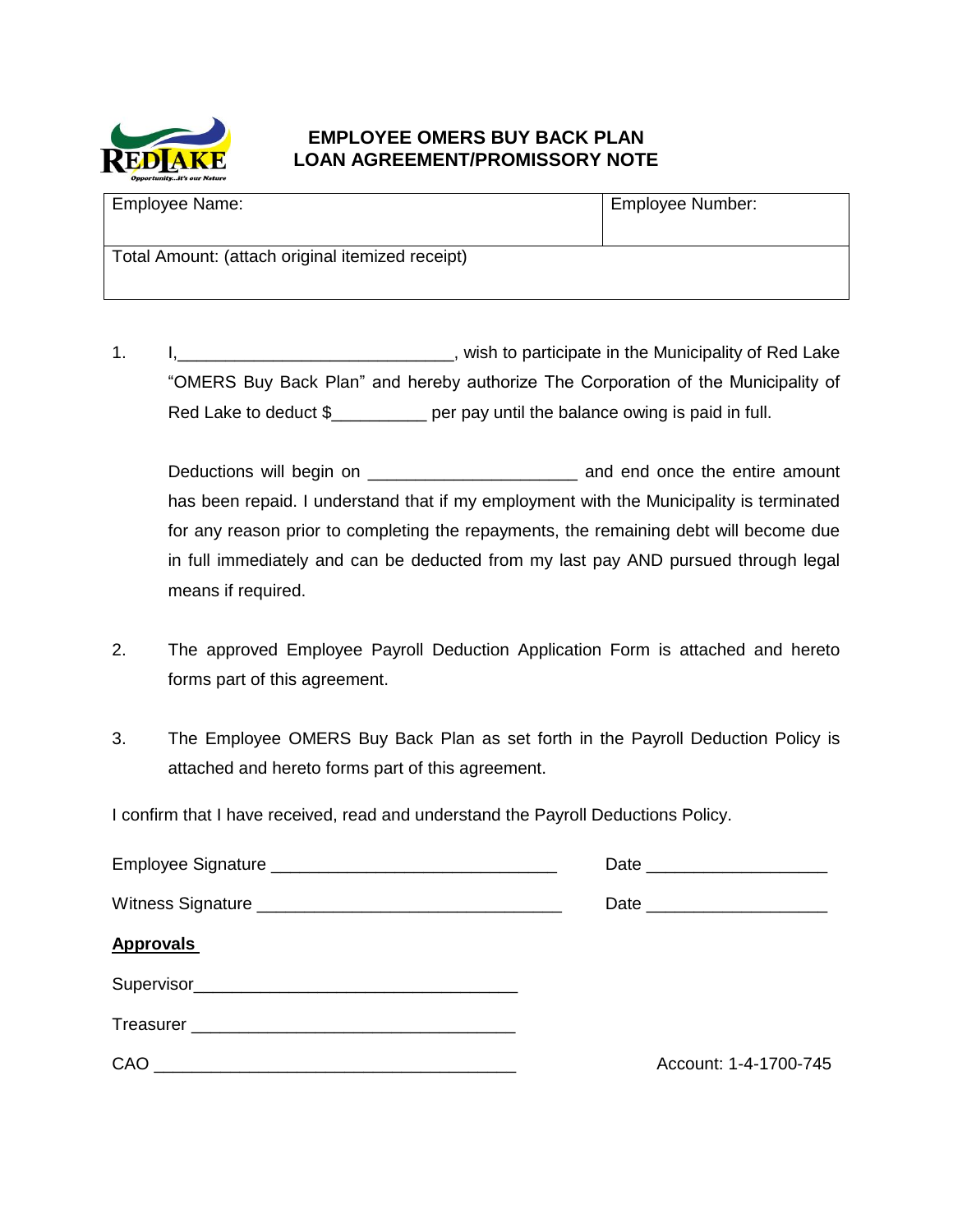

| Subject:                  | <b>Approval Date:</b> | <b>By-Law No.</b> |  |
|---------------------------|-----------------------|-------------------|--|
| <b>Payroll Deductions</b> | September 16, 2019    | 60-2019           |  |

#### 9. CEMETERY PLOT(S)/NICHE(S) PURCHASE PLAN

#### 9.1 OBJECTIVE

1. The Municipality of Red Lake is offering the option for employees to purchase (in advance) plot(s) and/or niche(s) at the Red Lake/Balmertown Cemeteries for themselves and/or family members if they choose, through Payroll deduction.

#### 9.2 PROCEDURE

- 1. The Municipality (Payroll Clerk) will fill out a contract for the employee and/or each family member they wish to purchase a plot/niche at the Red Lake/Balmertown Cemeteries. Once the contract(s) is/are completed, it/they will then be given back to Payroll who will then forward on for Treasury and CAO approval.
- 2. If approved by the Treasurer and CAO, it will be submitted to Payroll to be processed. Once processed, the deductions will begin immediately and follow on every pay until the full amount owing has been paid.
- 3. Any items that do not meet the conditions below will not be approved. When all conditions are met, deductions will commence on the next payroll.
- 4. To qualify, the following conditions apply:
	- A) Maximum amount available for the purchase of Cemetery plot(s)/niche(s) is \$3000.00
	- B) Maximum payroll deduction period is twenty-four (24) months.
	- C) Maximum of one outstanding payroll deduction at any time.

D) The minimum deduction per pay period will be the greater of: \$50 or purchase price divided by 48.

G) Employees do not qualify for this program if the Purchase of Cemetery Plot(s)/Niche(s), in combination with any of the Computer Purchase Plan, Golf Membership Purchase, Vehicle Parts Plan, Safety Equipment Plan, Pay Advance Plan, OMERS Buy Back Plan, or Red Lake Community Centre Gym Membership Plan, exceeds \$3000.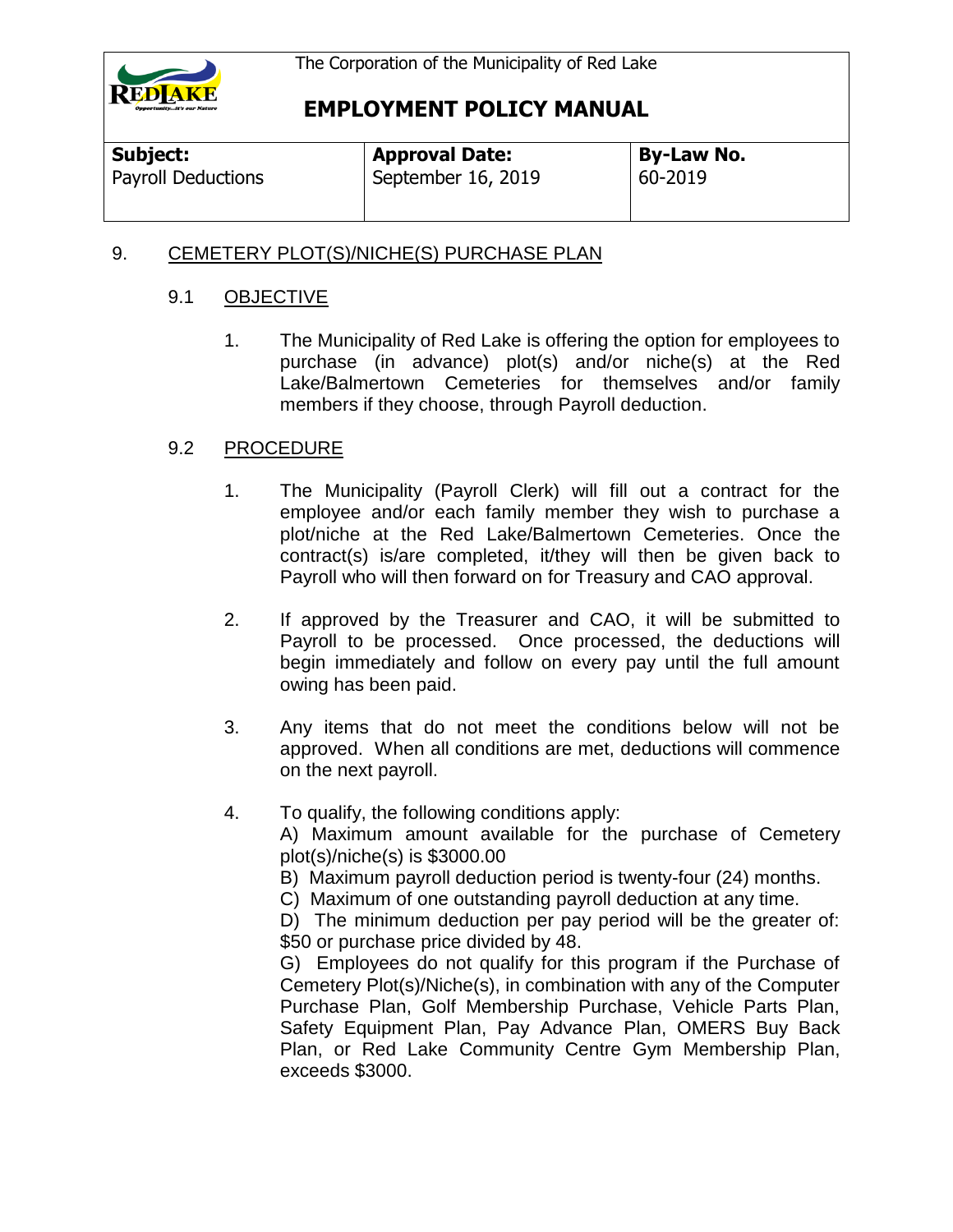

| <b>Subject:</b>           | <b>Approval Date:</b> | <b>By-Law No.</b> |  |
|---------------------------|-----------------------|-------------------|--|
| <b>Payroll Deductions</b> | September 16, 2019    | 60-2019           |  |

5. NOTE: If your employment with the Municipality is terminated for any reason, the full balance owing will be payroll-deducted from your final pay. If there is still an outstanding balance, the remainder will be pursued through legal means if necessary.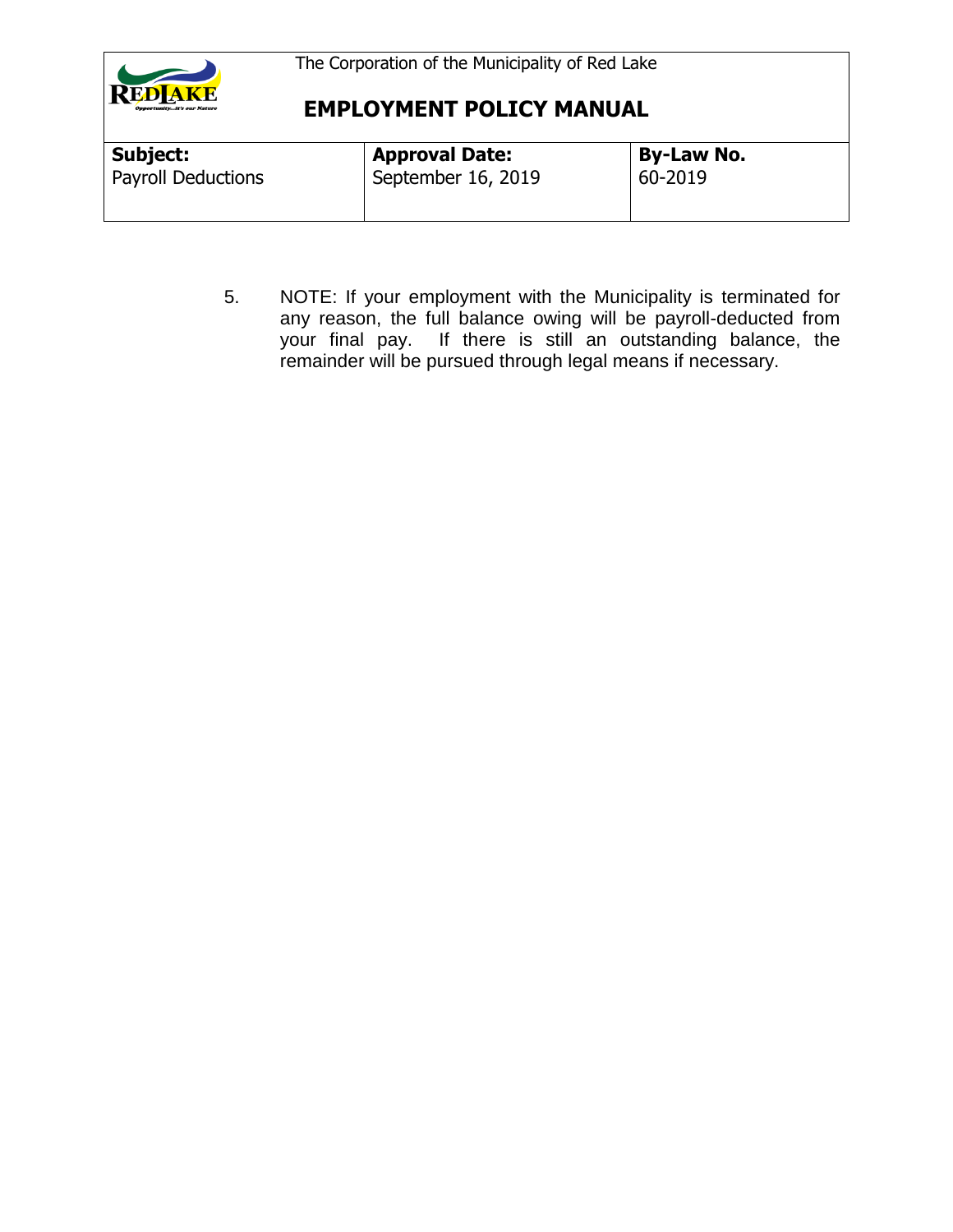

### **CEMETERY PLOT/NICHE PURCHASE PLAN LOAN AGREEMENT/PROMISSORY NOTE**

| Employee Name:                                   | Employee Number: |
|--------------------------------------------------|------------------|
| Total Amount: (attach original itemized receipt) |                  |

1. I<sub>1</sub>\_\_\_\_\_\_\_\_\_\_\_\_\_\_\_\_\_\_\_\_\_\_\_\_\_\_\_\_\_\_\_\_, wish to participate in the Municipality of Red Lake "Purchase of Cemetery Plot(s)/Niche(s) Plan" (at the Red Lake/Balmertown Cemeteries) and hereby authorize The Corporation of the Municipality of Red Lake to deduct \$\_\_\_\_\_\_\_\_\_\_ per pay until the balance owing is paid in full.

Deductions will begin on \_\_\_\_\_\_\_\_\_\_\_\_\_\_\_\_\_\_\_\_\_\_ and end once the entire amount has been repaid. I understand that if my employment with the Municipality is terminated for any reason prior to completing the repayments, the remaining debt will become due in full immediately and can be deducted from my last pay AND pursued through legal means if required.

- 2. The approved Employee Payroll Deduction Application Form is attached and hereto forms part of this agreement.
- 3. The Employee Cemetery Plot(s)/Niche(s) Purchase Plan as set forth in the Payroll Deduction Policy is attached and hereto forms part of this agreement.

| <b>Approvals</b> |                       |
|------------------|-----------------------|
|                  |                       |
|                  |                       |
|                  | Account: 1-1-1500-530 |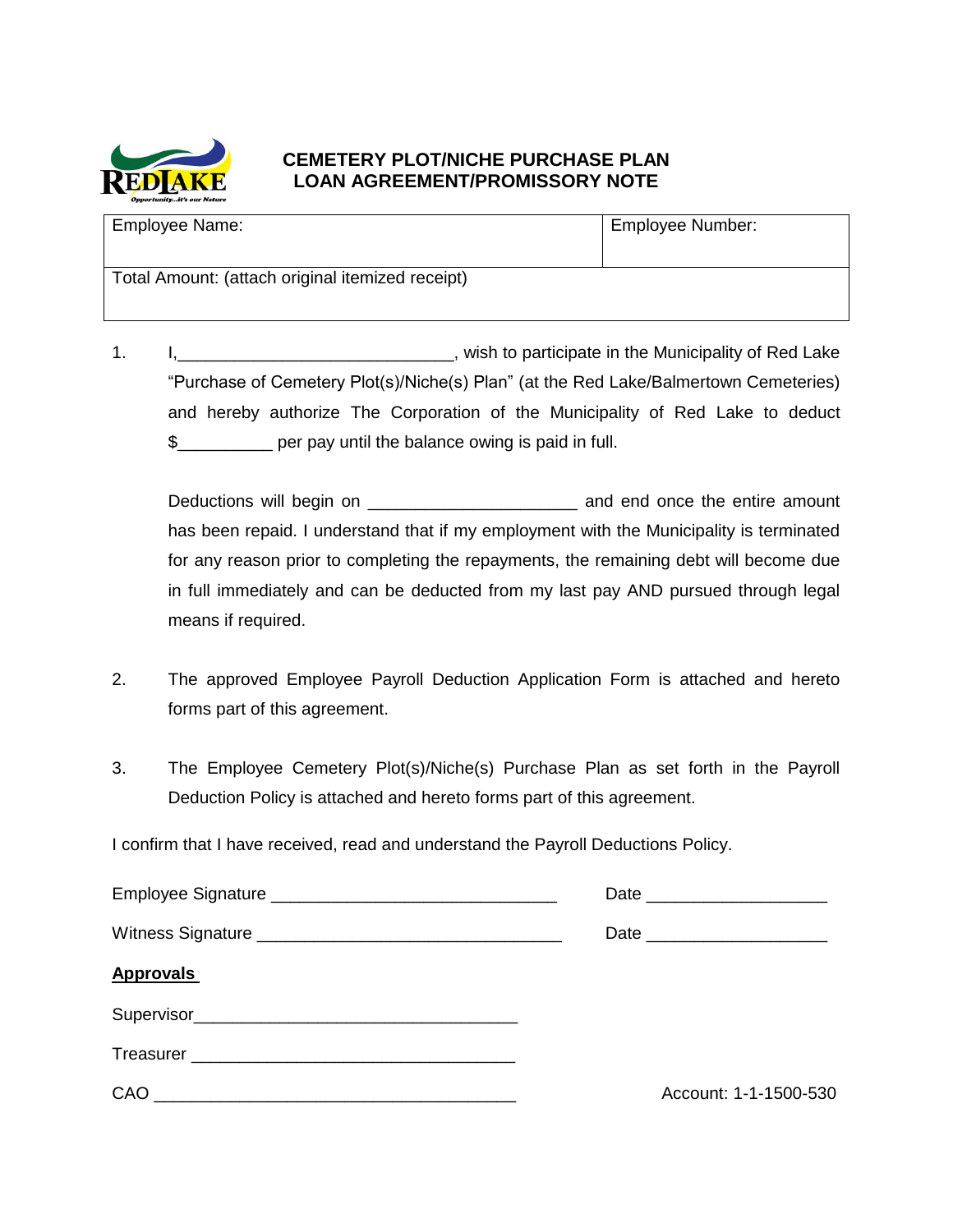

#### 10. RED LAKE COMMUNITY CENTRE GYM MEMBERSHIP PLAN

#### 10.1 OBJECTIVE

1. The Municipality of Red Lake is offering employees the opportunity to improve their fitness and get active. For those employees who have been thinking about getting a gym membership at the Red Lake Community Centre as a stress free option, a gym membership through payroll deduction is for you.

#### 10.2 PROCEDURE

- 1. Employees must present a completed and signed Employee Payroll Deduction Application with the details, to their supervisor, who will forward to the Treasurer, for Treasury and CAO approval.
- 2. If approved by the Treasurer and CAO, the employee will complete a gym membership form signed by the Recreation/Facilities Supervisor. Once completed and approved, the deductions will begin immediately and follow on every pay until the full amount owing has been paid.
- 3. Any items that do not meet the conditions below will not be approved. When all conditions are met, the deductions will commence on the next payroll.
- 4. To qualify, the following conditions apply:

A) Maximum amount of a Red Lake Community Centre Gym Membership is not to exceed the cost of a membership.

B) Maximum payroll deduction period is four (4) months.

C) Maximum of one outstanding payroll deduction at any time.

D) The minimum deduction per pay period will be the greater of: \$50 or purchase price divided by 8.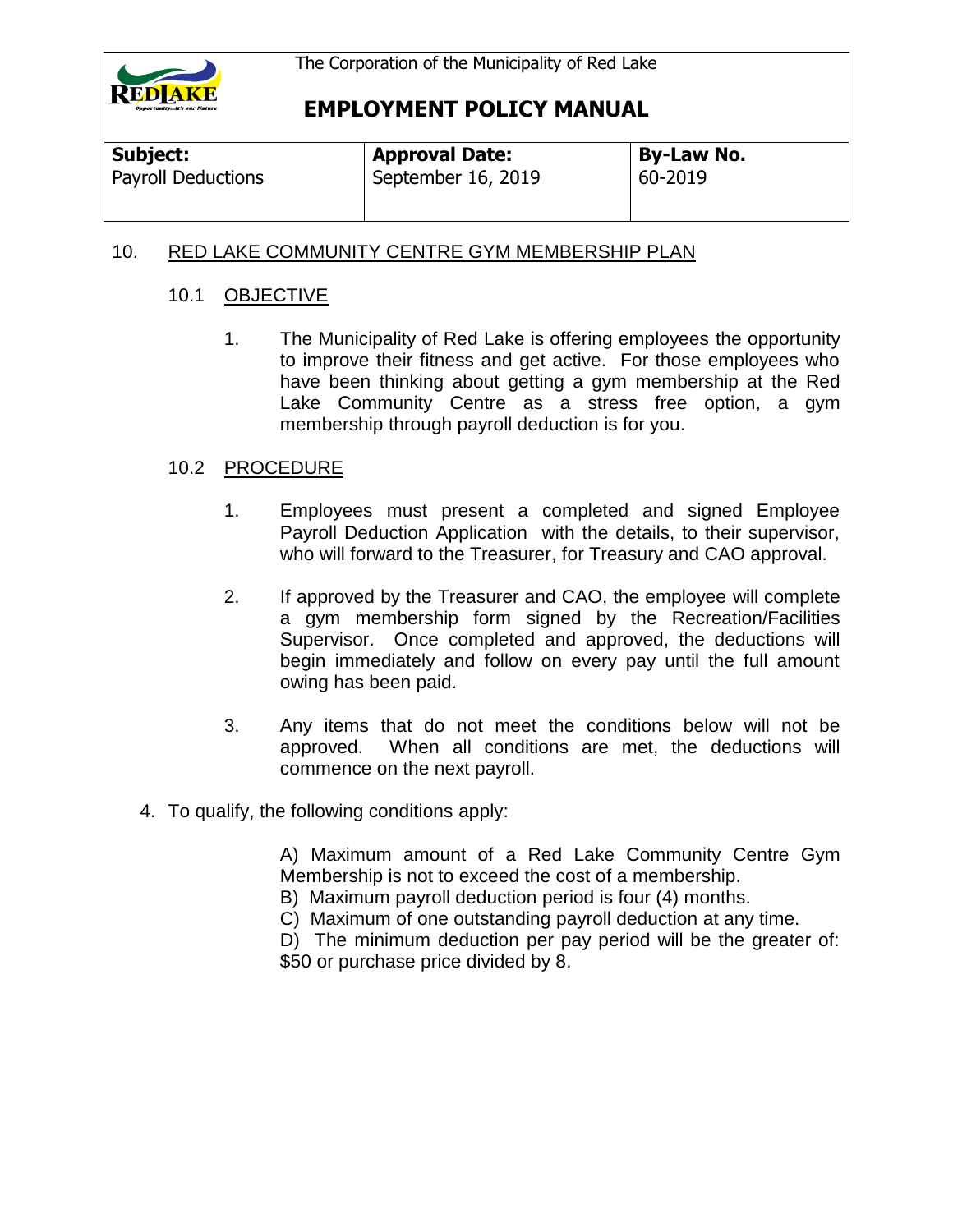

| Subject:                  | <b>Approval Date:</b> | By-Law No. |
|---------------------------|-----------------------|------------|
| <b>Payroll Deductions</b> | September 16, 2019    | 60-2019    |
|                           |                       |            |

G) Employees may not qualify for this program if the Purchase of a Red Lake Community Centre Gym Membership, in combination with any of the Computer Purchase Plan, Golf Membership Purchase, Vehicle Parts Plan, Safety Equipment Plan, Pay Advance Plan, OMERS Buy Back Plan, or Cemetery Plot/Niche Plan, exceeds \$3000.

5. NOTE: If your employment with the Municipality is terminated for any reason, the full balance owing will be payroll-deducted from your final pay. If there is still an outstanding balance, the remainder will be pursued through legal means if necessary.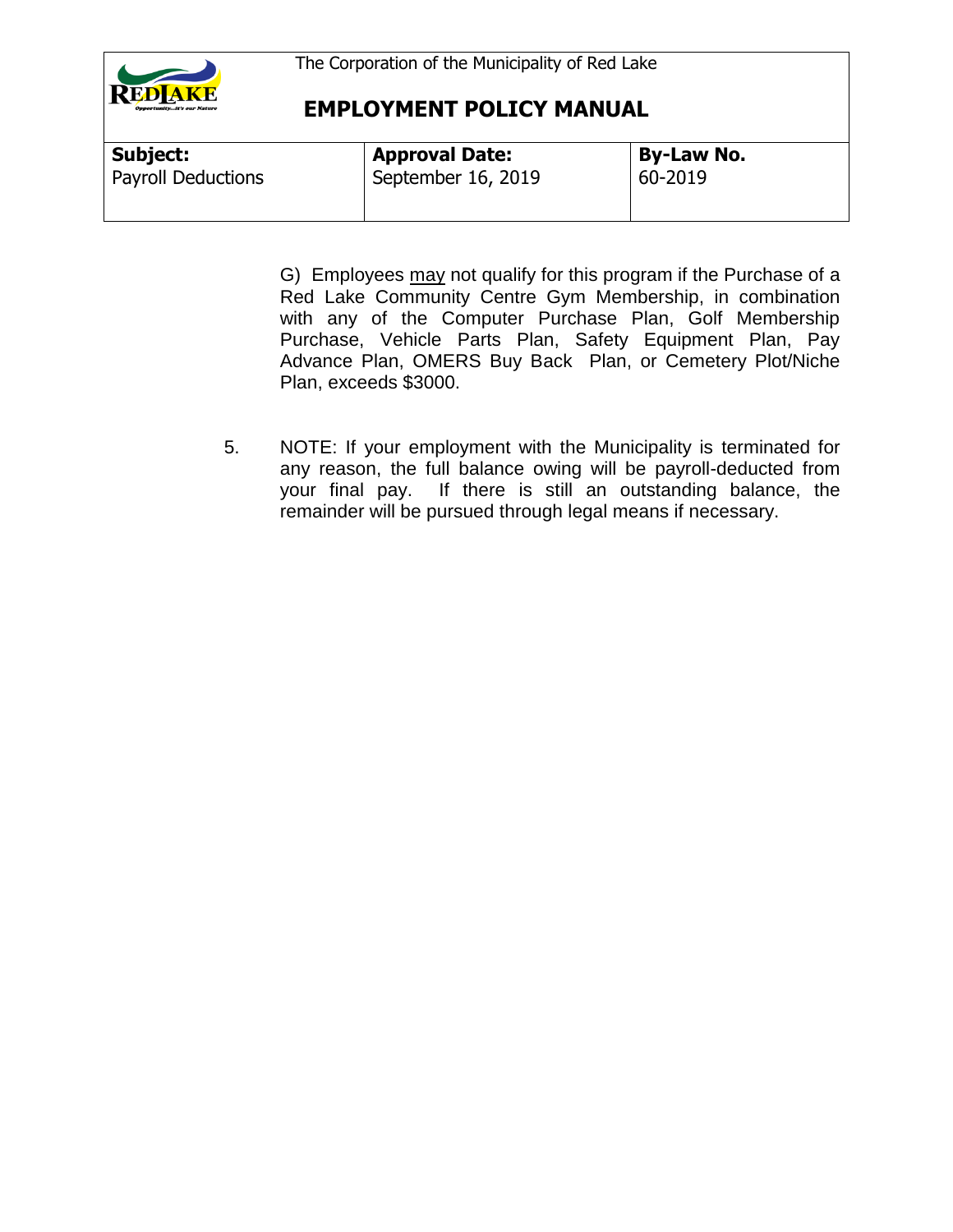

#### **RED LAKE COMMUNITY CENTRE GYM MEMBERSHIP PLAN LOAN AGREEMENT/PROMISSORY NOTE**

| Employee Name:                                   | Employee Number: |
|--------------------------------------------------|------------------|
| Total Amount: (attach original itemized receipt) |                  |

1. I,\_\_\_\_\_\_\_\_\_\_\_\_\_\_\_\_\_\_\_\_\_\_\_\_\_\_\_\_\_, wish to participate in the Municipality of Red Lake "Purchase of Red Lake Community Centre Gym Membership Plan" and hereby authorize The Corporation of the Municipality of Red Lake to deduct \$\_\_\_\_\_\_\_\_\_\_ per pay until the balance owing is paid in full.

Deductions will begin on \_\_\_\_\_\_\_\_\_\_\_\_\_\_\_\_\_\_\_\_\_\_ and end once the entire amount has been repaid. I understand that if my employment with the Municipality is terminated for any reason prior to completing the repayments, the remaining debt will become due in full immediately and can be deducted from my last pay AND pursued through legal means if required.

- 2. The approved Employee Payroll Deduction Application Form is attached and hereto forms part of this agreement.
- 3. The Employee Gym Membership Purchase Plan as set forth in the Payroll Deduction Policy is attached and hereto forms part of this agreement.

|                  | Date ________________________ |
|------------------|-------------------------------|
|                  |                               |
| <b>Approvals</b> |                               |
|                  |                               |
|                  |                               |
|                  | Account: 1-1-1700-745         |